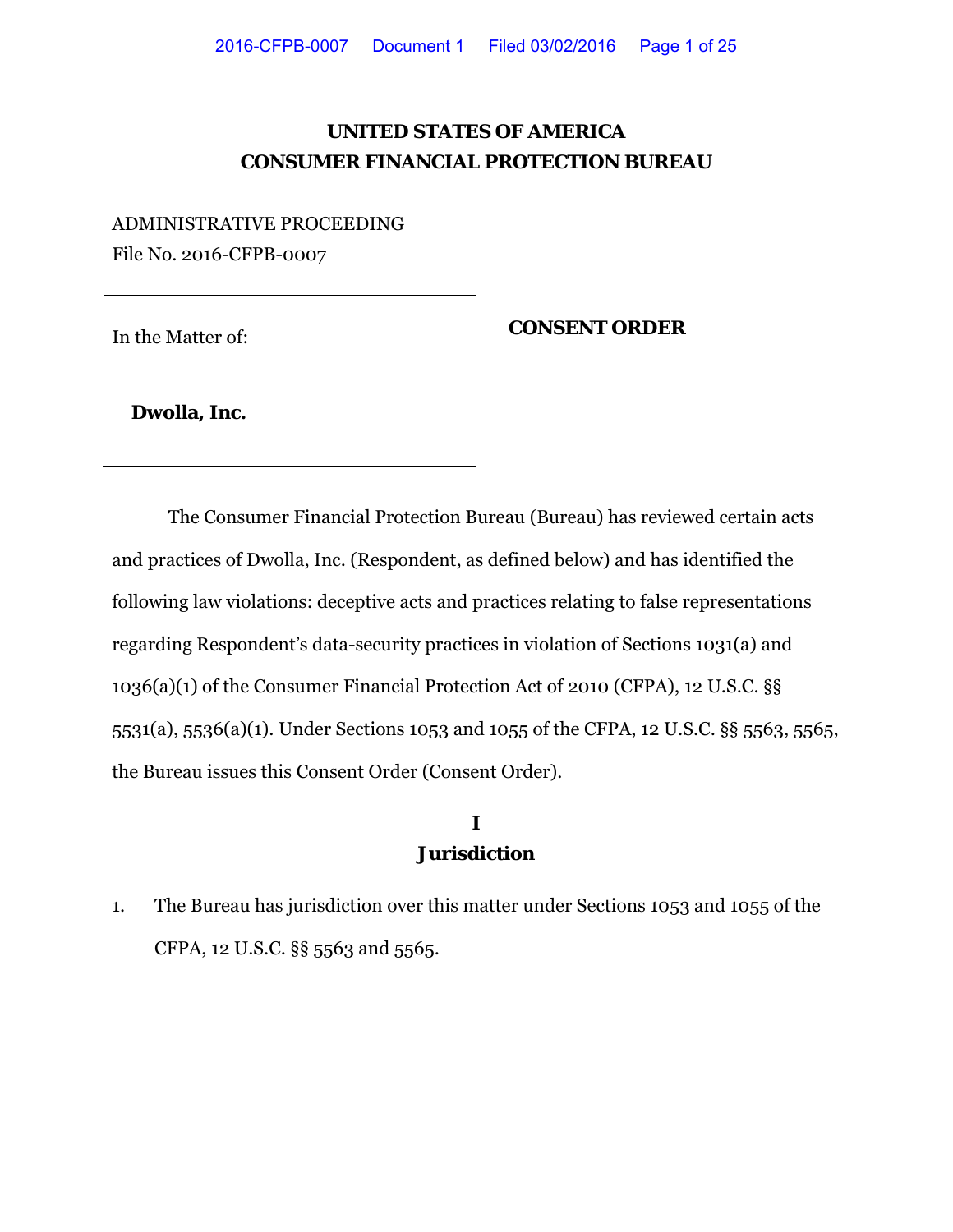## **II Stipulation**

2. Respondent has executed a "Stipulation and Consent to the Issuance of a Consent Order," dated February 24, 2016 (Stipulation), which is incorporated by reference and is accepted by the Bureau. By this Stipulation, Respondent has consented to the issuance of this Consent Order by the Bureau under Sections 1053 and 1055 of the CFPA, 12 U.S.C. §§ 5563 and 5565, without admitting or denying any of the findings of fact or conclusions of law, except that Respondent admits the facts necessary to establish the Bureau's jurisdiction over Respondent and the subject matter of this action.

### **III Definitions**

- 3. The following definitions apply to this Consent Order:
	- a. "Account "or "Dwolla account" means a Member's designated portion of a pooled account held at a partner bank or credit union that is used to conduct funds transfers through the Dwolla network.
	- b. "Advertisement" means any statement, illustration, depiction, or promotional material that is designed to effect a sale or create interest in goods or services, regardless of where it appears.
	- c. "Application" or "app" means a mobile or online program or software used to provide Members access to their Dwolla accounts and to facilitate funds transfers through the Dwolla network.
	- d. "Board" means Respondent's duly-elected and acting Board of Directors.
	- c. "Effective Date" means the date on which the Consent Order is issued.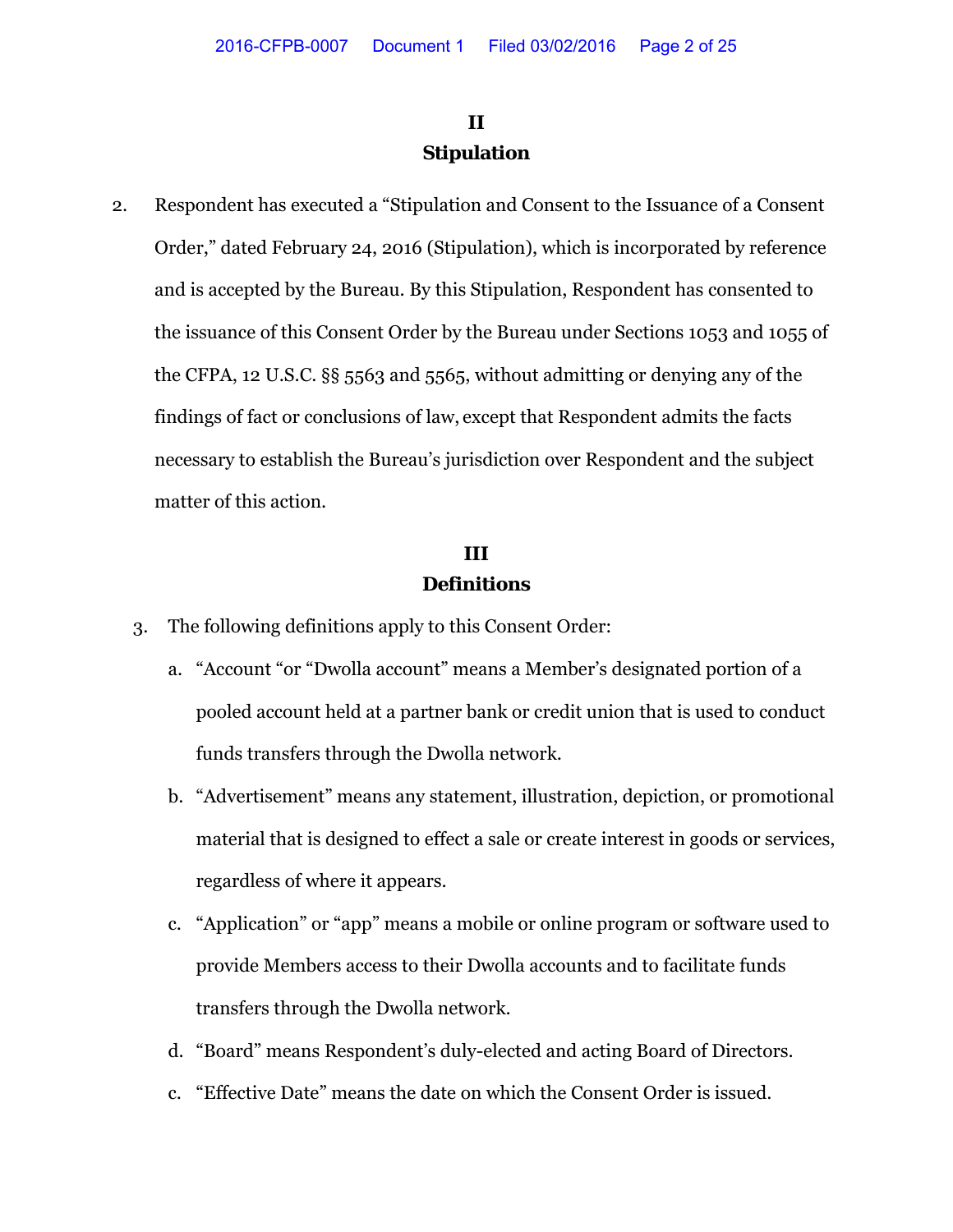- d. "Enforcement Director" means the Assistant Director of the Office of Enforcement for the Consumer Financial Protection Bureau, or his/her delegate.
- e. "Member" means a customer of Respondent holding a Dwolla account.
- f. "Network" means the electronic instrument designed and supported by Respondent or its third party vendor(s) which allows a Member the ability to access his or her Dwolla account through Respondent's website or through individual applications designed for that purpose.
- g. "Related Consumer Action" means a private action by or on behalf of one or more consumers or an enforcement action by another governmental agency brought against Respondent based on substantially the same facts as described in Section IV of this Consent Order.
- h. "Respondent" means Dwolla, Inc., and it successors and assigns.
- i. "Risk Assessment" means a written analysis in which an organization assesses the internal and external risks that could result in the compromise of sensitive consumer information and the sufficiency of any safeguards in place to control those risks.

### **IV Bureau Findings and Conclusions**

The Bureau finds the following:

4. Respondent is a Delaware corporation, with its principal place of business in Des Moines, Iowa.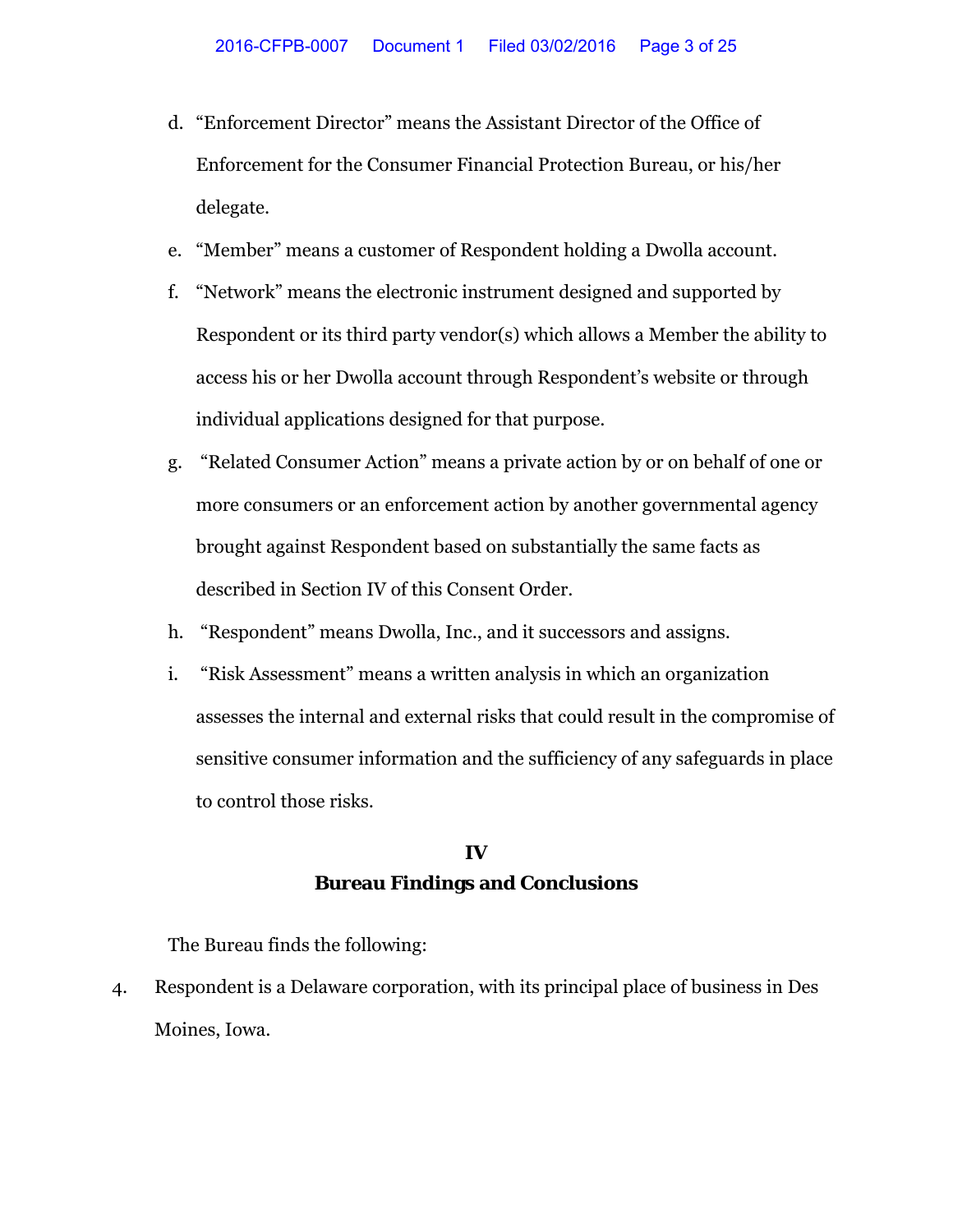- 5. Respondent is a "covered person" under the CFPA as that term is defined by 12 U.S.C. § 5481(6).
- 6. Respondent launched services in Iowa on December 1, 2009; in California on April 5, 2010; and nationally on December 1, 2010.
- 7. Respondent's payment network allows a consumer to become a Member by registering for a Dwolla account at Dwolla.com. A Member can then access his or her Dwolla account through the Dwolla website or through individual applications. Members can direct Respondent to effect a transfer of funds to the Dwolla account of another consumer or merchant. The funds for the transfer can come either from funds stored in the consumer's Dwolla account or a personal bank account linked to the consumer's Dwolla account.
- 8. In order to open a Dwolla account, consumers must submit their name, address, date of birth, telephone number, and Social Security number.
- 9. In order to link a bank account to a Dwolla account, consumers must submit a bank account number and routing number.
- 10. In order to transfer funds using a Dwolla account, consumers must enter a username, password, and a unique 4-digit PIN.
- 11. Respondent stores consumers' sensitive personal information, including the information supplied to Respondent described in Paragraphs 8-10.
- 12. Respondent holds consumers' funds in a single, pooled account at Veridian Credit Union, an Iowa-chartered, federally-insured credit union, or Compass Bank, a federally-insured bank.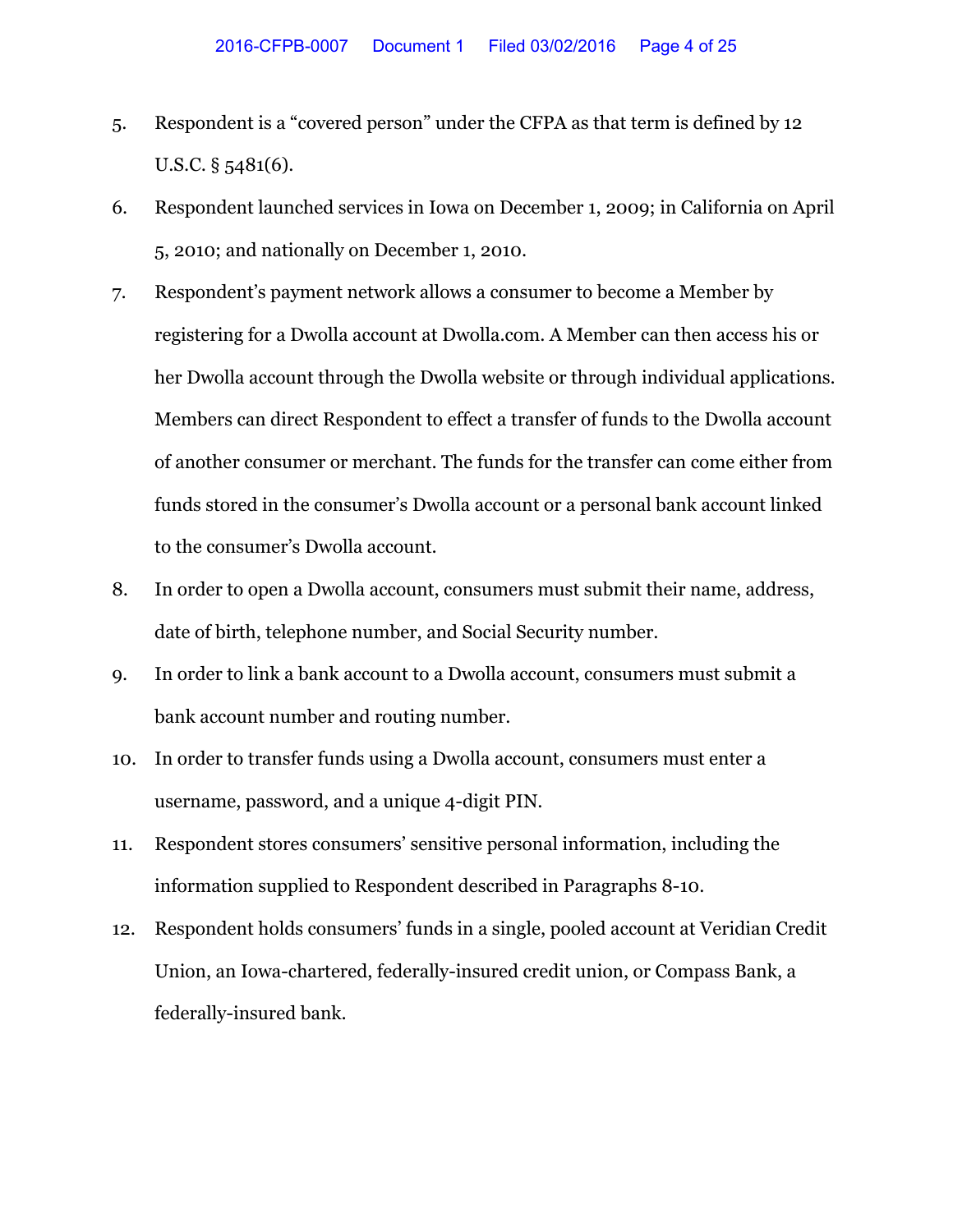- 13. Respondent has been collecting and storing consumers' sensitive personal information and providing a platform for financial transactions since December 1, 2009.
- 14. As of May 2015, Respondent had approximately 653,000 Members and had transferred as much as \$5,000,000 per day.

#### **Findings and Conclusions as to Deceptive Data-Security Representations**

- 15. From January 2011 to March 2014, Respondent represented, or caused to be represented, expressly or by implication, to consumers that Respondent employs reasonable and appropriate measures to protect data obtained from consumers from unauthorized access, as detailed below.
- 16. Respondent represented to consumers that its network and transactions were "safe" and "secure."
- 17. On its website, Respondent represented that "Dwolla empowers anyone with an internet connection to safely send money to friends or businesses."
- 18. Respondent's website stated that Dwolla transactions were "safer [than credit cards] and less of a liability for both consumers and merchants."
- 19. On its website or in direct communications with consumers, Respondent made the following representations indicating that its data-security practices met or exceeded industry standards:
	- a. Dwolla 's data-security practices "exceed industry standards," or "surpass industry security standards";
	- b. Dwolla "sets a new precedent for the industry for safety and security";
	- c. Dwolla stores consumer information "in a bank-level hosting and security environment"; and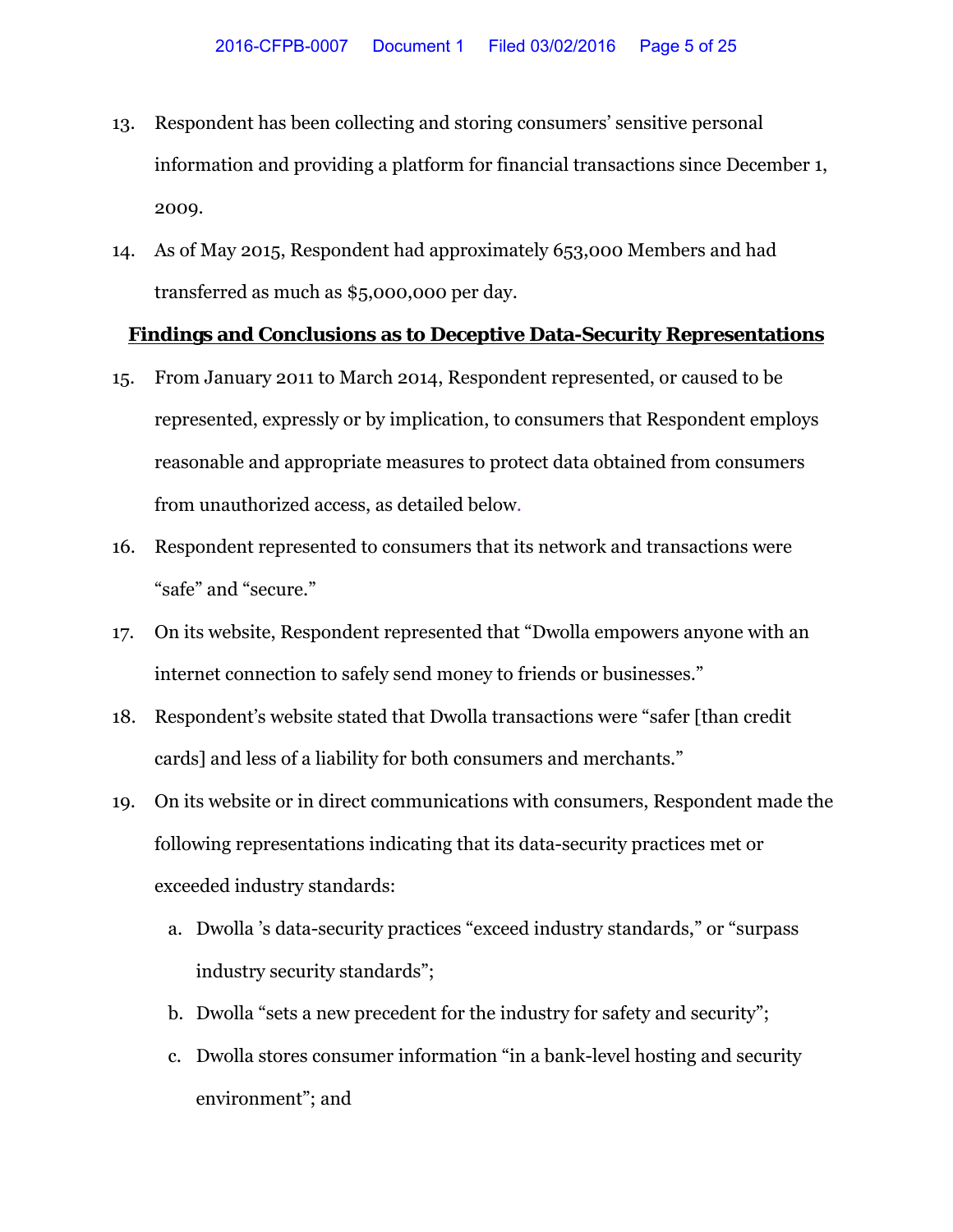- d. Dwolla encrypts data "utilizing the same standards required by the federal government."
- 20. On its website or in direct communications with consumers, Respondent made the following representations regarding its encryption and data-security measures:
	- a. "All information is securely encrypted and stored";
	- b. "100% of your info is encrypted and stored securely";
	- c. Dwolla encrypts "all sensitive information that exists on its servers";
	- d. Dwolla uses "industry standard encryption technology";
	- e. Dwolla "encrypt[s] data in transit and at rest";
	- f. "Dwolla's website, mobile applications, connection to financial institutions, back end, and even APIs use the latest encryption and secure connections"; and
	- g. Dwolla is "PCI compliant".
- 21. The Payment Card Industry (PCI) Security Standards Council is an open global forum that issues the data-security compliance standards for cardholder data adopted by some of the world's largest payment card networks, including American Express, MasterCard, and Visa.
- 22. Respondent represented to consumers that its transactions, servers, and data centers were compliant with the standards set forth by the PCI Security Standards Council.
- 23. In fact, Respondent failed to employ reasonable and appropriate measures to protect data obtained from consumers from unauthorized access.
- 24. In fact, Respondent's data-security practices did not "surpass" or "exceed" industry standards.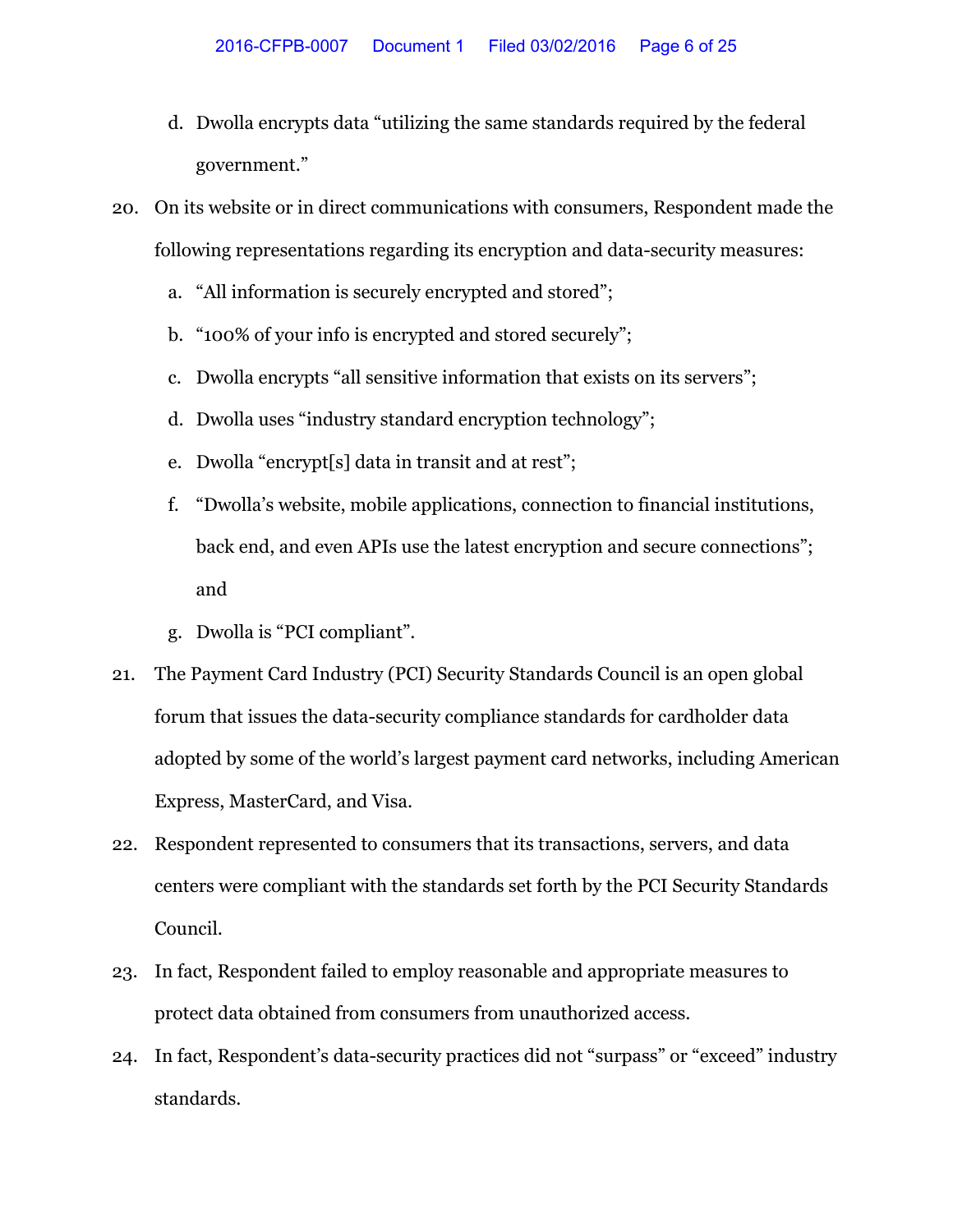- 25. In fact, Respondent did not encrypt all sensitive consumer information in its possession at rest.
- 26. In fact, Respondent's transactions, servers, and data centers were not PCI compliant.
- 27. In particular, Dwolla failed to:
	- a. adopt and implement data-security policies and procedures reasonable and appropriate for the organization;
	- b. use appropriate measures to identify reasonably foreseeable security risks;
	- c. ensure that employees who have access to or handle consumer information received adequate training and guidance about security risks;
	- d. use encryption technologies to properly safeguard sensitive consumer information; and
	- e. practice secure software development, particularly with regard to consumerfacing applications developed at an affiliated website, Dwollalabs.

#### **Data Security Policies and Procedures**

- 28. From its launch until at least September 2012, Respondent did not adopt or implement reasonable and appropriate data-security policies and procedures governing the collection, maintenance, or storage of consumers' personal information.
- 29. From its launch until at least October 2013, Respondent did not adopt or implement a written data-security plan to govern the collection, maintenance, or storage of consumers' personal information.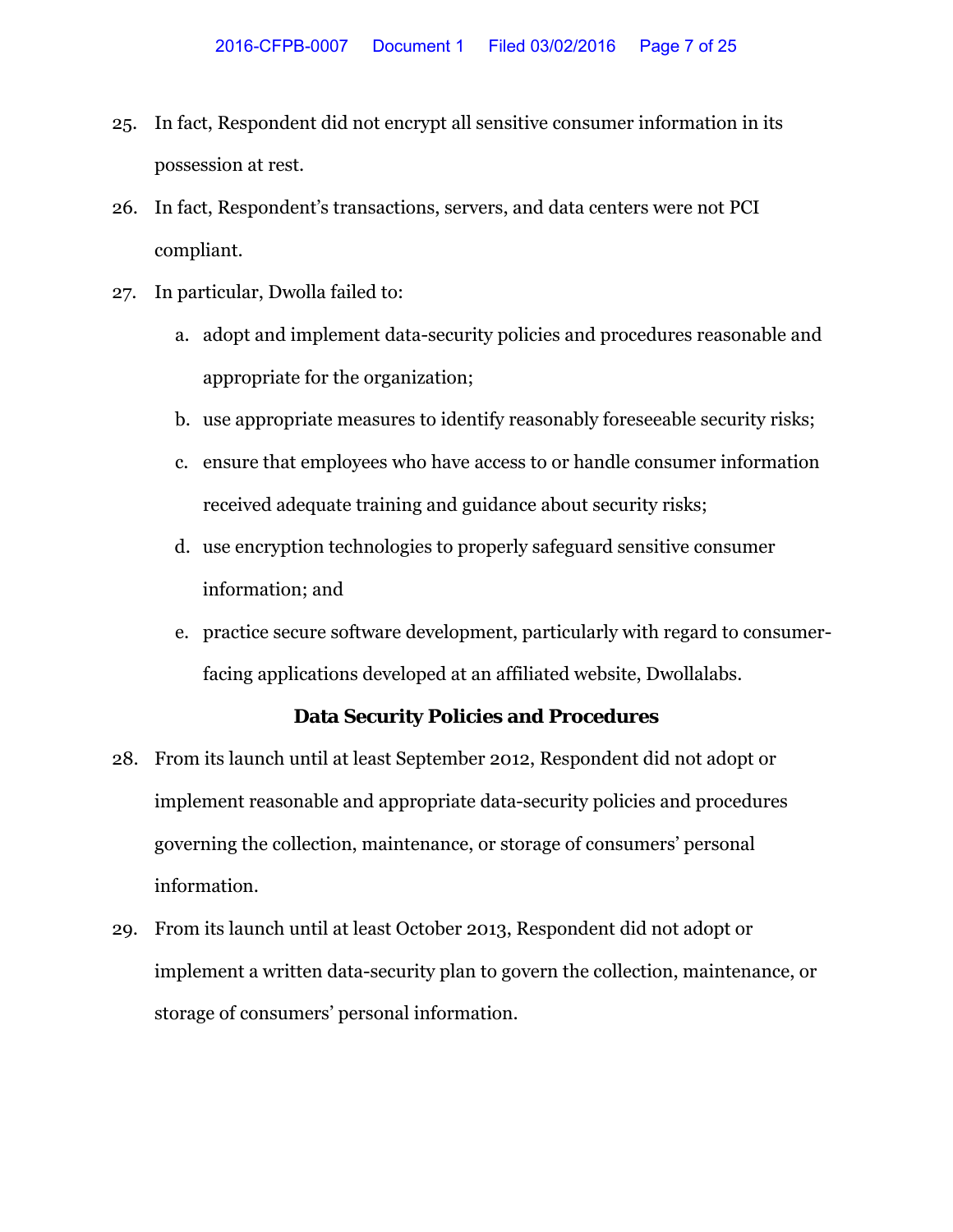#### **Risk Assessments**

- 30. Respondent also failed to conduct adequate, regular risk assessments to identify reasonably foreseeable internal and external risks to consumers' personal information, or to assess the safeguards in place to control those risks.
- 31. Respondent conducted its first comprehensive risk assessment in mid-2014.

#### **Employee Training**

- 32. Until at least December 2012, Respondent's employees received little to no datasecurity training on their responsibilities for handling and protecting the security of consumers' personal information.
- 33. Respondent did not hold its first mandatory employee training on data security until mid-2014.
- 34. In December 2012, Respondent hired a third party auditor to perform the first penetration test of Dwolla.com. In that test, a phishing e-mail attack was distributed to Respondent's employees that contained a suspicious URL link. Nearly half of Respondent's employees opened the e-mail, and of those, 62% of employees clicked on the URL link. Of those that clicked the link, 25% of employees further attempted to register on the phishing site and provided a username and password.
- 35. Dwolla failed to address the results of this test or educate its personnel about the dangers of phishing.
- 36. Dwolla did not conduct its first mandatory employee data-security training until mid-2014.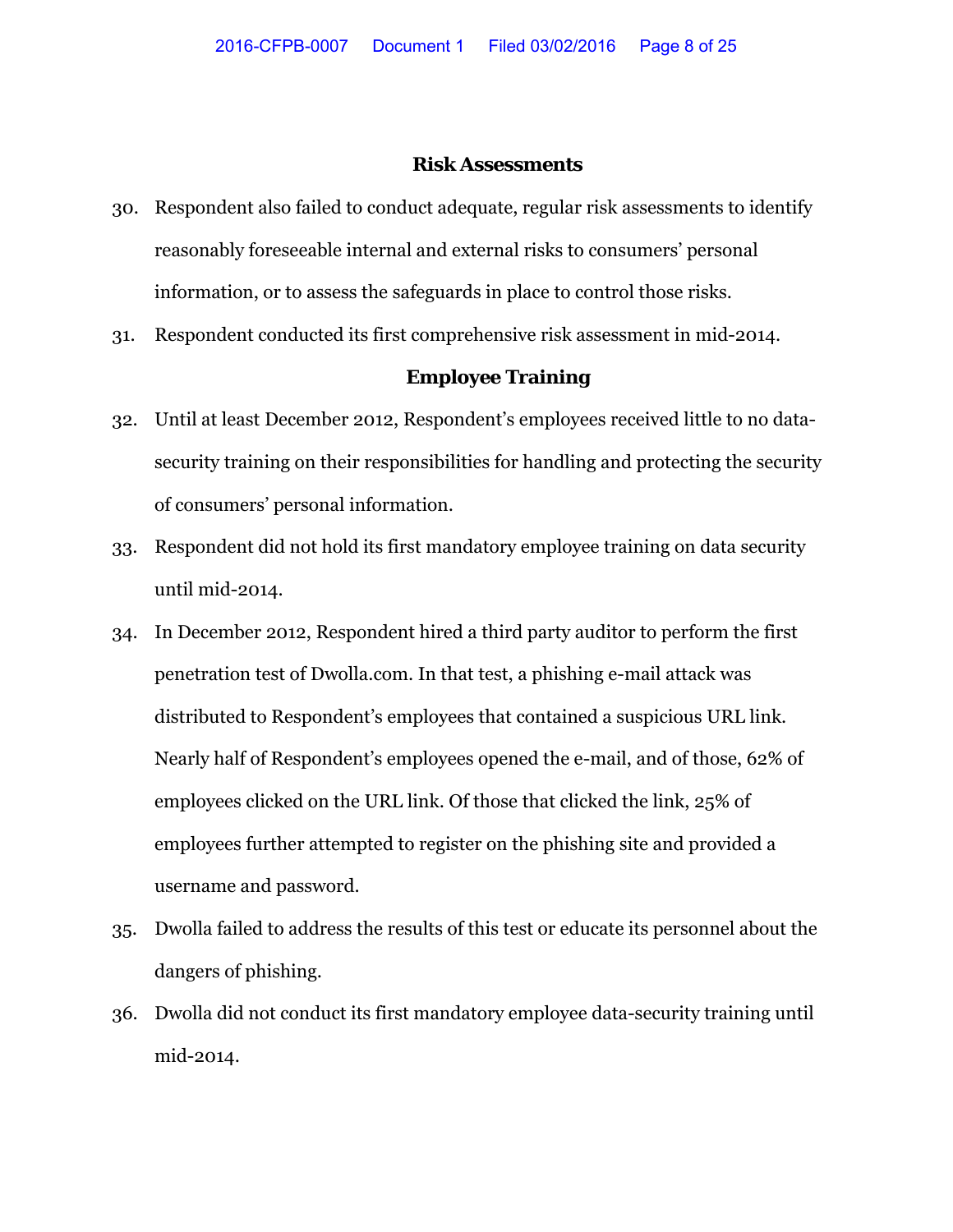#### **Encryption**

- 37. Relevant industry standards require encryption of sensitive data.
- 38. In numerous instances, Respondent stored, transmitted, or caused to be transmitted the following consumer personal information without encrypting that data:
	- a. first and last names;
	- b. mailing addresses;
	- c. Dwolla 4-digit PINS;
	- d. Social Security numbers;
	- e. Bank account information; and
	- f. digital images of driver's licenses, Social Security cards and utility bills.
- 39. Dwolla also encouraged consumers to submit sensitive information via e-mail in clear text, including Social Security numbers and scans of driver's licenses, utility bills, and passports, in order to expedite the registration process for new users.

#### **Testing Software**

- 40. In July 2012, Respondent hired a software development manager in Iowa who began to establish and implement secure software development practices to govern Respondent's software development operations.
- 41. At the same time, Respondent operated an alternative software development operation, Dwollalabs.com (Dwollalabs).
- 42. The software developer leading Dwollalabs software development had no datasecurity training.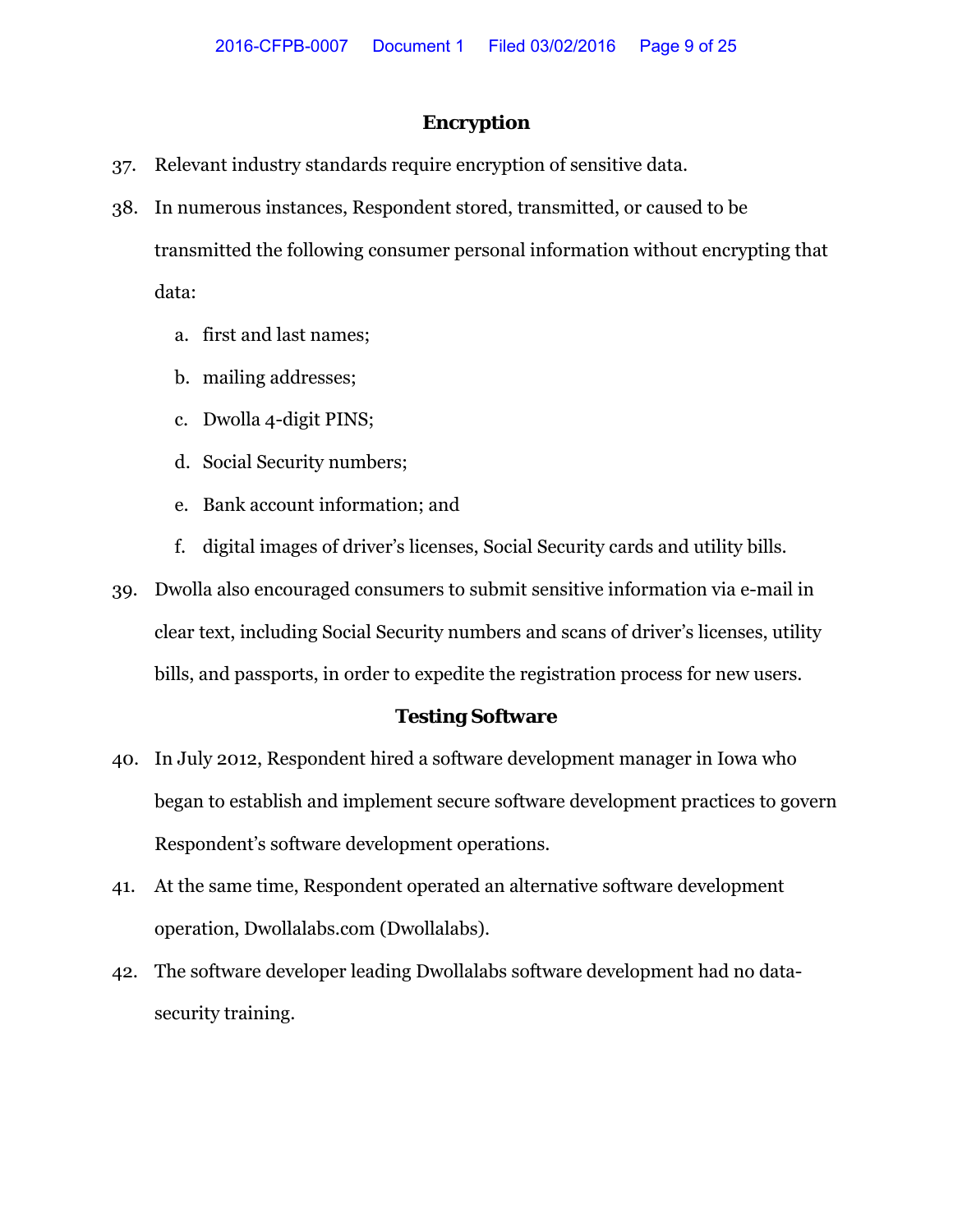- 43. The software development that occurred at Dwollalabs did not comply with the security practices that Respondent had implemented to govern the company's software development operations.
- 44. Respondent created applications through this software developer and released those applications to the public on Dwollalabs.com.
- 45. Sensitive consumer data was stored on Dwollalabs.com and on its apps.
- 46. Respondent failed to test the security of the apps on Dwollalabs.com prior to releasing the apps to the public to ensure that consumers' information was protected.
- 47. These apps included #Dwolla, MassPay, Dwolla IOS app, and Dwolla for Windows.
- 48. Respondent did not conduct risk assessments or penetration tests on Dwollalabs.com.
- 49. Respondent's representations regarding its data-security practices, as described in Paragraphs 15-22, were likely to mislead a reasonable consumer into believing that Dwolla had incorporated reasonable and appropriate data-security practices when it had not.
- 50. Respondent's representations were material because they were likely to affect a consumer's choice or conduct regarding whether to become a member of Dwolla's network.
- 51. Thus, Dwolla's practices, as described in Paragraphs 15-22, constitute deceptive acts or practices in violation of the CFPA, 12 U.S.C.  $\S$ § 5531(a) and 5536(a)(1)(B).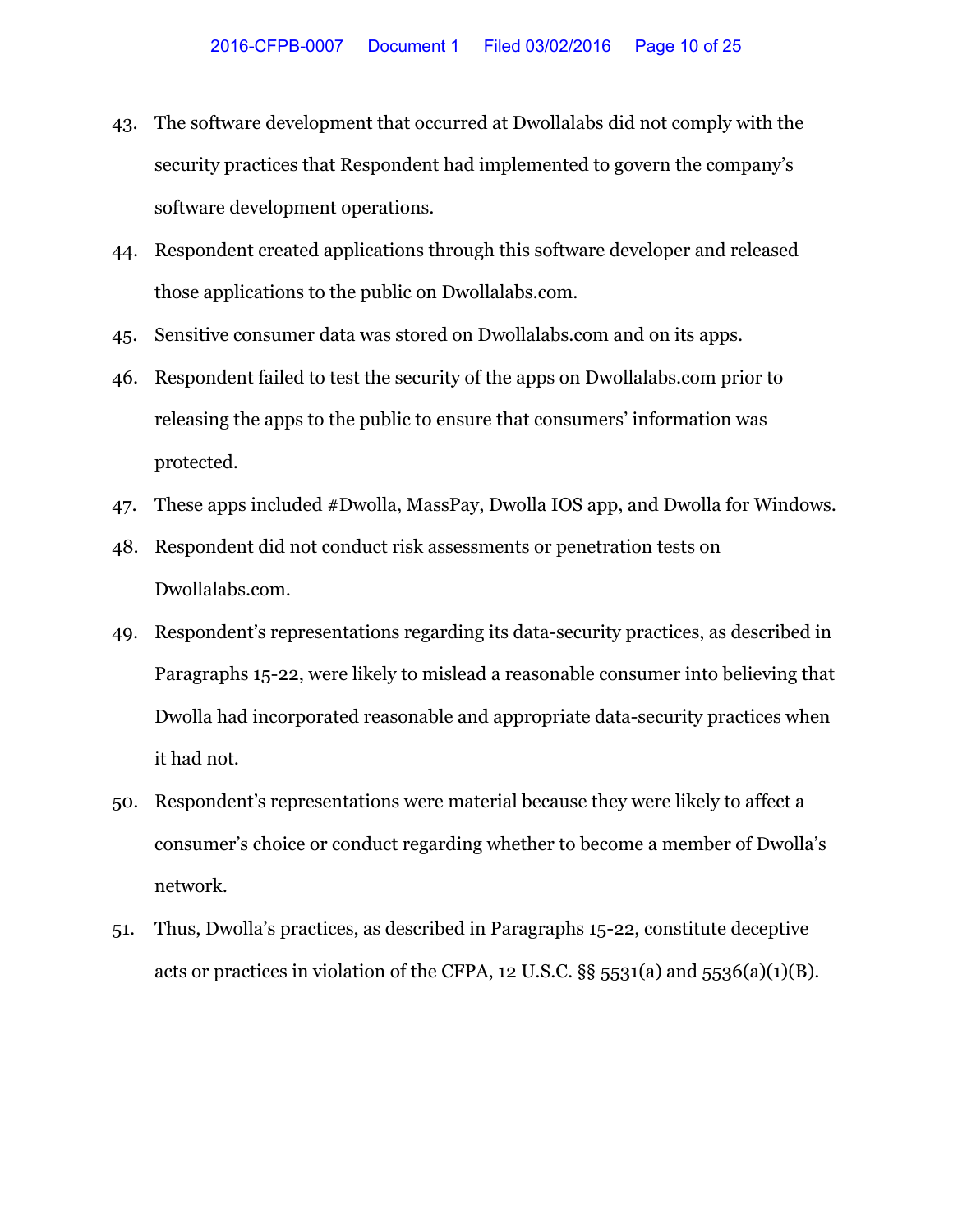### **ORDER**

### **V Conduct Provisions**

**IT IS ORDERED**, under sections 1053 and 1055 of the CFPA, that:

- 52. Respondent's officers, agents, servants, employees, and attorneys who have actual notice of this Consent Order*,* whether acting directly or indirectly, may not violate sections 1031(a) and 1036(a)(1) of the CFPA, 12 U.S.C.  $\S$ § 5531(a), 5536(a)(1), in connection with the marketing, advertising, promotion or administration of its electronic payment networks and associated systems, platforms and accounts, as follows and must take the following affirmative actions:
	- a. Respondent's officers, agents, servants, employees, and attorneys who have actual notice of this Consent Order, whether acting directly or indirectly, in connection with the marketing, advertising, promotion or administration of its electronic payment networks and associated systems, platforms and accounts, are restrained and enjoined from misrepresenting, or assisting others in misrepresenting, expressly or by implication, the data-security practices implemented by Respondent, including with regard to its data storage or encryption practices, PCI compliance, or its adherence to any relevant data-security standard or best practices.
	- b. Respondent must, to the extent not already in place, adopt and implement reasonable and appropriate data-security measures to protect consumers' personal information on its computer networks and applications.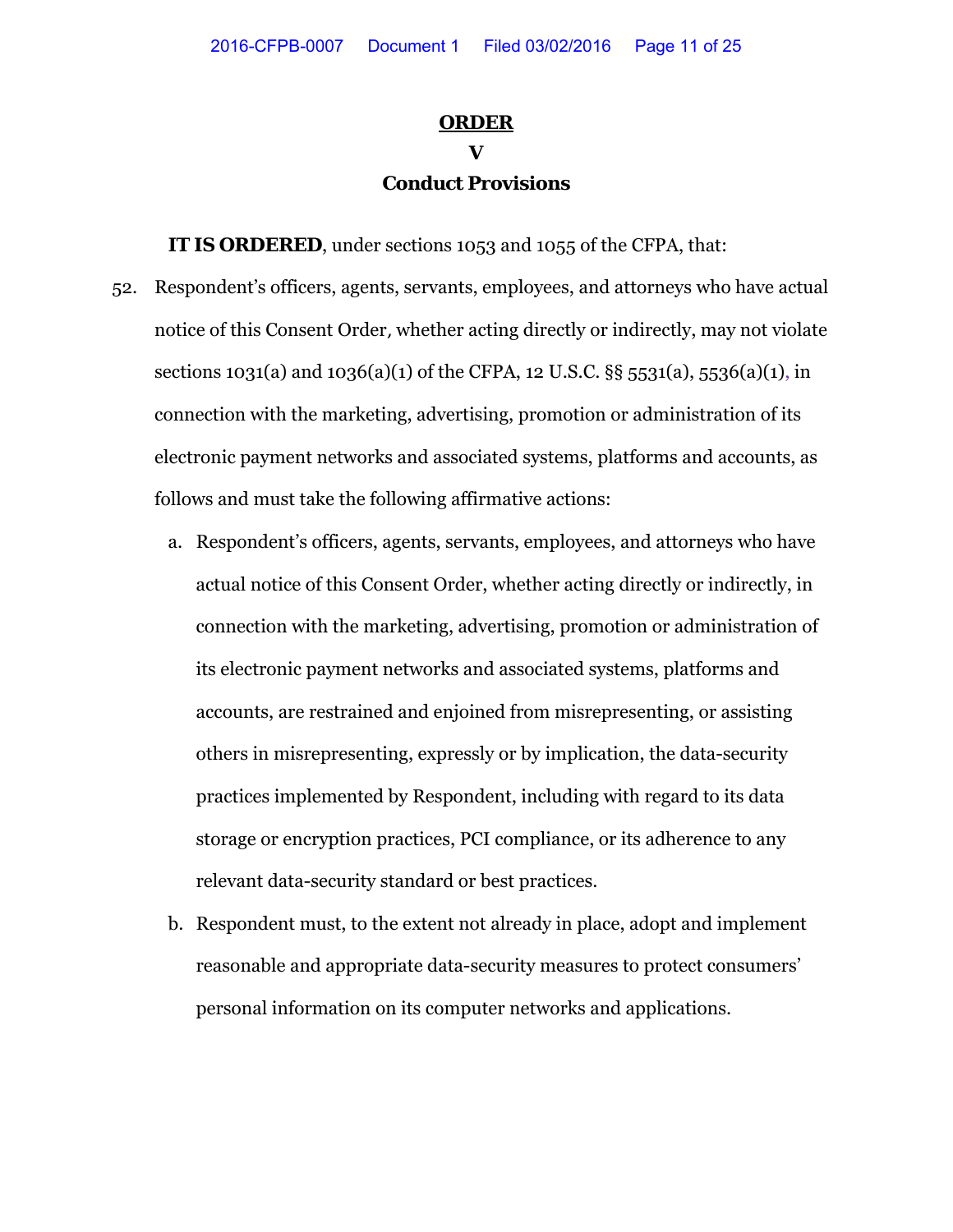- c. Respondent must enact the following measures to improve the safety and security of its operations and the consumer information that is stored on, or transmitted through, its network(s):
	- i. establish, implement, and maintain a written, comprehensive datasecurity plan that is reasonably designed to protect the confidentiality, integrity, and availability of sensitive consumer information; the plan must contain administrative, technical, and physical safeguards appropriate to Respondent's size and complexity, the nature and scope of Respondent's activities, and the sensitivity of the personal information collected about consumers;
	- ii. adopt and implement reasonable and appropriate data-security policies and procedures;
	- iii. designate a qualified person to coordinate and be accountable for the data-security program;
	- iv. conduct data-security risk assessments twice annually of each area of relevant operation to identify internal and external risks to the security, confidentiality, and integrity of Respondent's network, systems, or apps, and to consumers' sensitive consumer information stored by Respondent, and to assess the sufficiency of any safeguards in place to control these risks;
	- v. evaluate and adjust the data-security program in light of the results of the risk assessments and monitoring required by this Consent Order;
	- vi. conduct regular, mandatory employee training on a) the Company's data-security policies and procedures; b) the safe handling of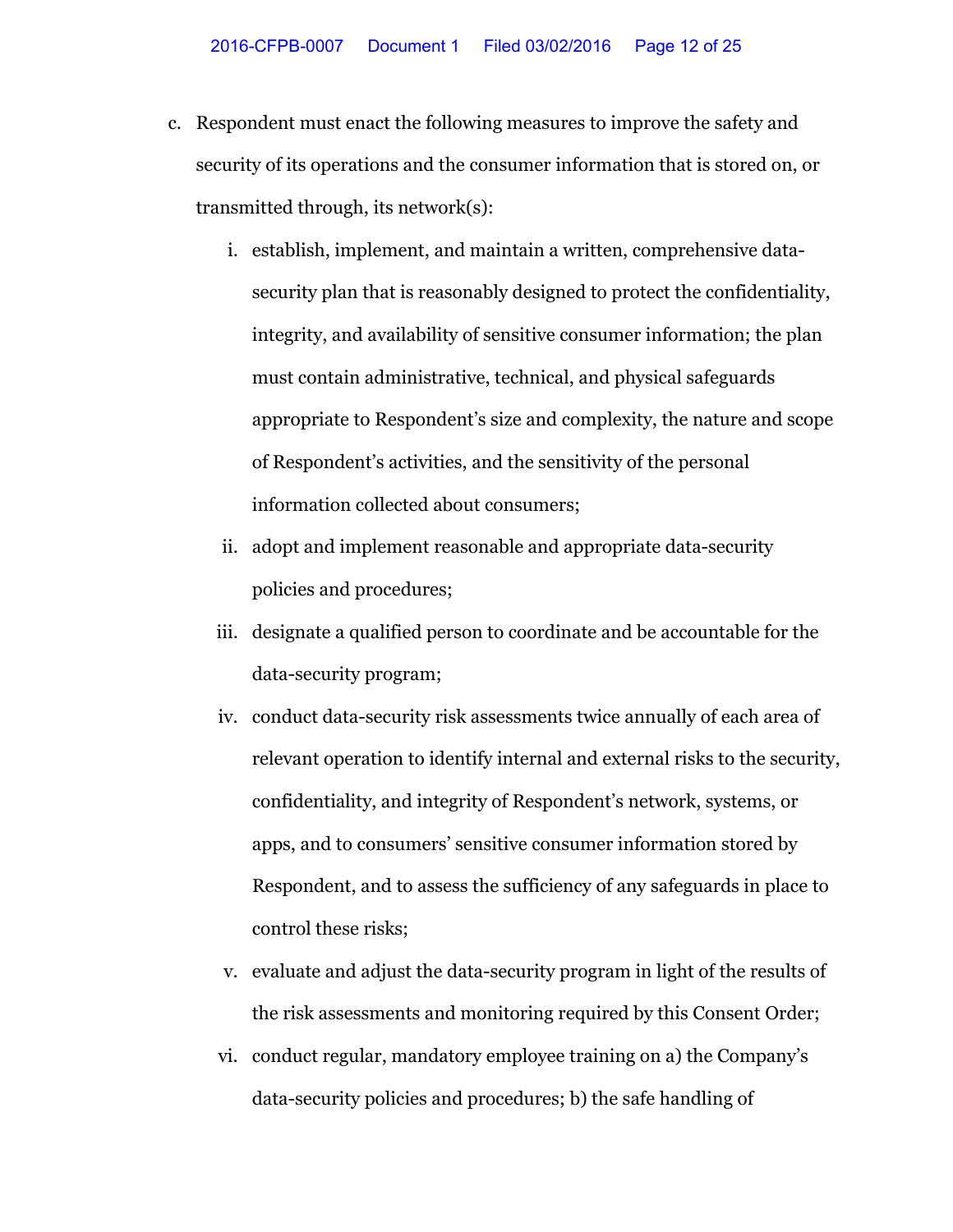consumers' sensitive personal information; and c) secure software design, development and testing.

- vii. develop, implement, and update, as required, security patches to fix any security vulnerabilities identified in any web or mobile application;
- viii. develop, implement and maintain an appropriate method of customer identity authentication at the registration phase and before effecting a funds transfer;
	- ix. develop, implement, and maintain reasonable procedures for the selection and retention of service providers capable of maintaining security practices consistent with this Consent Order and require service providers by contract to implement and maintain appropriate safeguards; and
	- x. obtain an annual data-security audit from an independent, qualified third-party, using procedures and standards generally accepted in the profession, as described in Section VI.

## **VI Audit Report and Compliance Plan**

#### **IT IS FURTHER ORDERED** that:

53. Within 30 days of the Effective Date, Respondent must secure and retain one or more qualified, independent person(s), with specialized experience in data security, and acceptable to the Enforcement Director, to conduct an annual datasecurity audit of Respondent's data-security practices. Within 10 days of the Effective Date, Respondent must identify the qualified, independent person and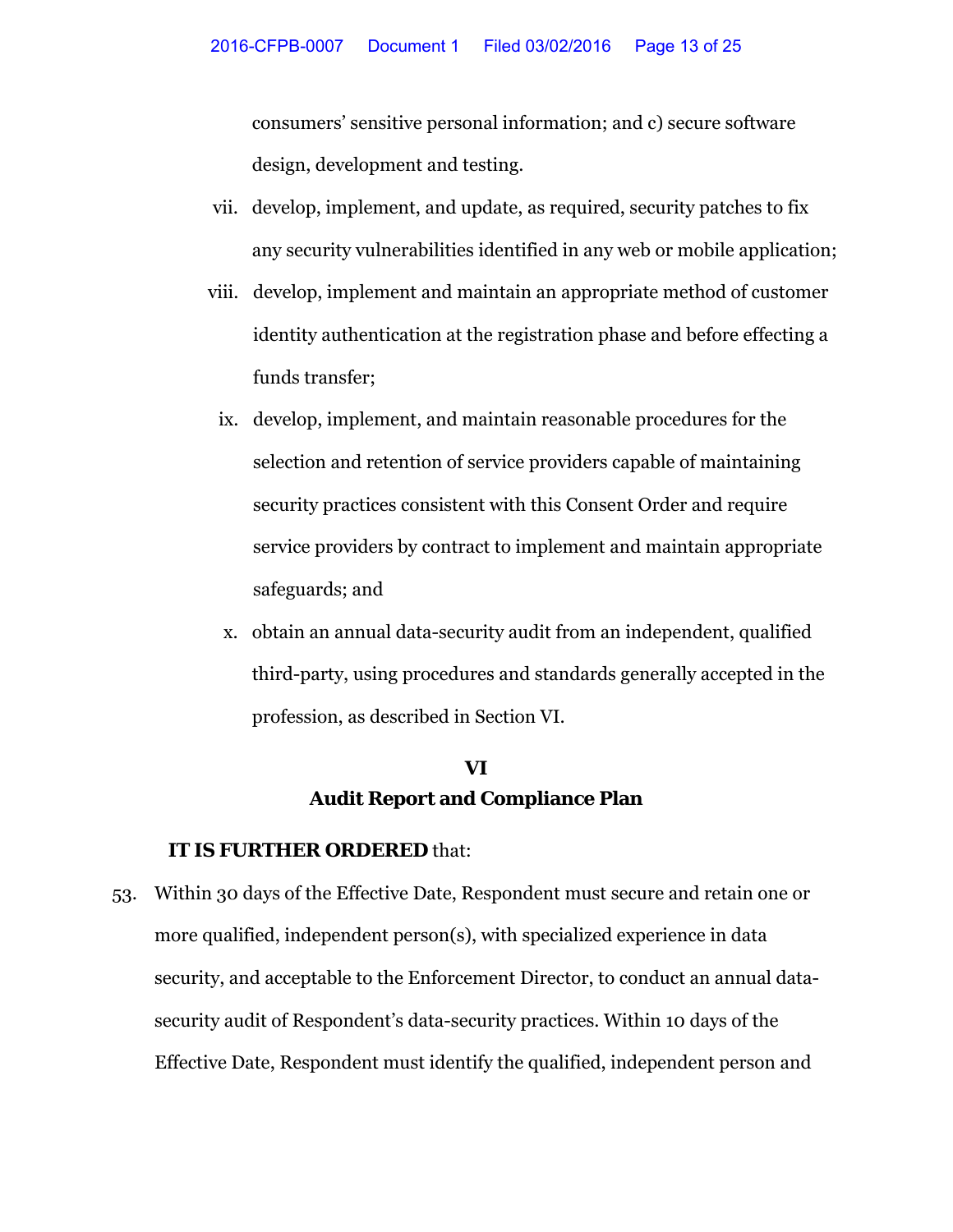the person's relevant qualifications to the Enforcement Director for his or her nonobjection.

- 54. The purpose of the data-security audit must be to validate the effectiveness of the periodic risk assessments conducted under Paragraph 52(c)(iv) in identifying any internal or external risks to the security, confidentiality, and integrity of the sensitive consumer information obtained by Respondent from consumers and to verify that the Company has implemented reasonable and appropriate risk mitigation activities to sufficiently safeguard against any identified risks. The datasecurity audit must include a review of Respondent's compliance with the datasecurity measures required by this Consent Order.
- 55. Within 180 days of the Effective Date, the qualified person(s) must prepare a written report detailing the findings of the audit (the Audit Report or AR), and provide the AR to the Board.
- 56. Within 30 days of receiving the AR , the Board must:
	- a. Develop a plan (Compliance Plan) to: (i) correct any deficiencies identified, and (ii) implement any recommendations or explain in writing why a particular recommendation is not being implemented; and
	- b. Submit the AR and the Compliance Plan to the Enforcement Director.
- 57. Respondent must conduct the independent data-security audit and prepare an AR on an annual basis.
- 58. The Enforcement Director will have the discretion to make a determination of nonobjection to the Compliance Plan or to direct Respondent to revise it. If the Enforcement Director directs Respondent to revise the Compliance Plan, the Board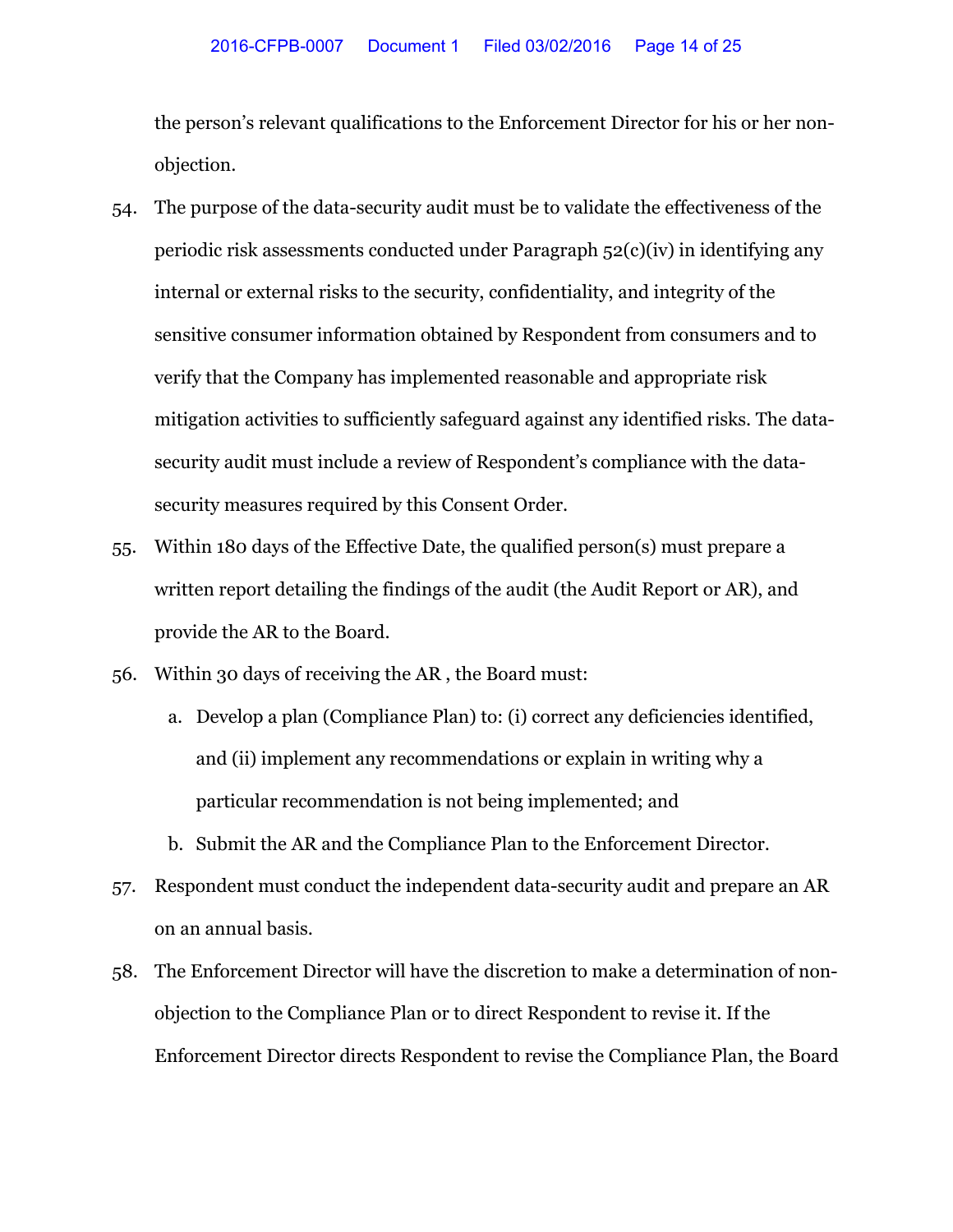must make the requested revisions and resubmit the Compliance Plan to the Enforcement Director within 20 days.

59. After receiving notification that the Enforcement Director has made a determination of non-objection to the Compliance Plan, Respondent must implement and adhere to the steps, recommendations, deadlines, and timeframes outlined in the Compliance Plan.

## **VII Role of the Board**

- 60. The Board must review all submissions (including plans, reports, programs, policies, and procedures) required by this Consent Order prior to submission to the Bureau.
- 61. Although this Consent Order requires Respondent to submit certain documents for the review or non-objection by the Enforcement Director, the Board will have the ultimate responsibility for proper and sound management of Respondent and for ensuring that it complies with Federal consumer financial law and this Consent Order.
- 62. In each instance that this Consent Order requires the Board to ensure adherence to, or perform certain obligations of Respondent, the Board must:
	- a. Authorize whatever actions are necessary for Respondent to fully comply with the Consent Order;
	- b. Require timely reporting by management to the Board on the status of compliance obligations; and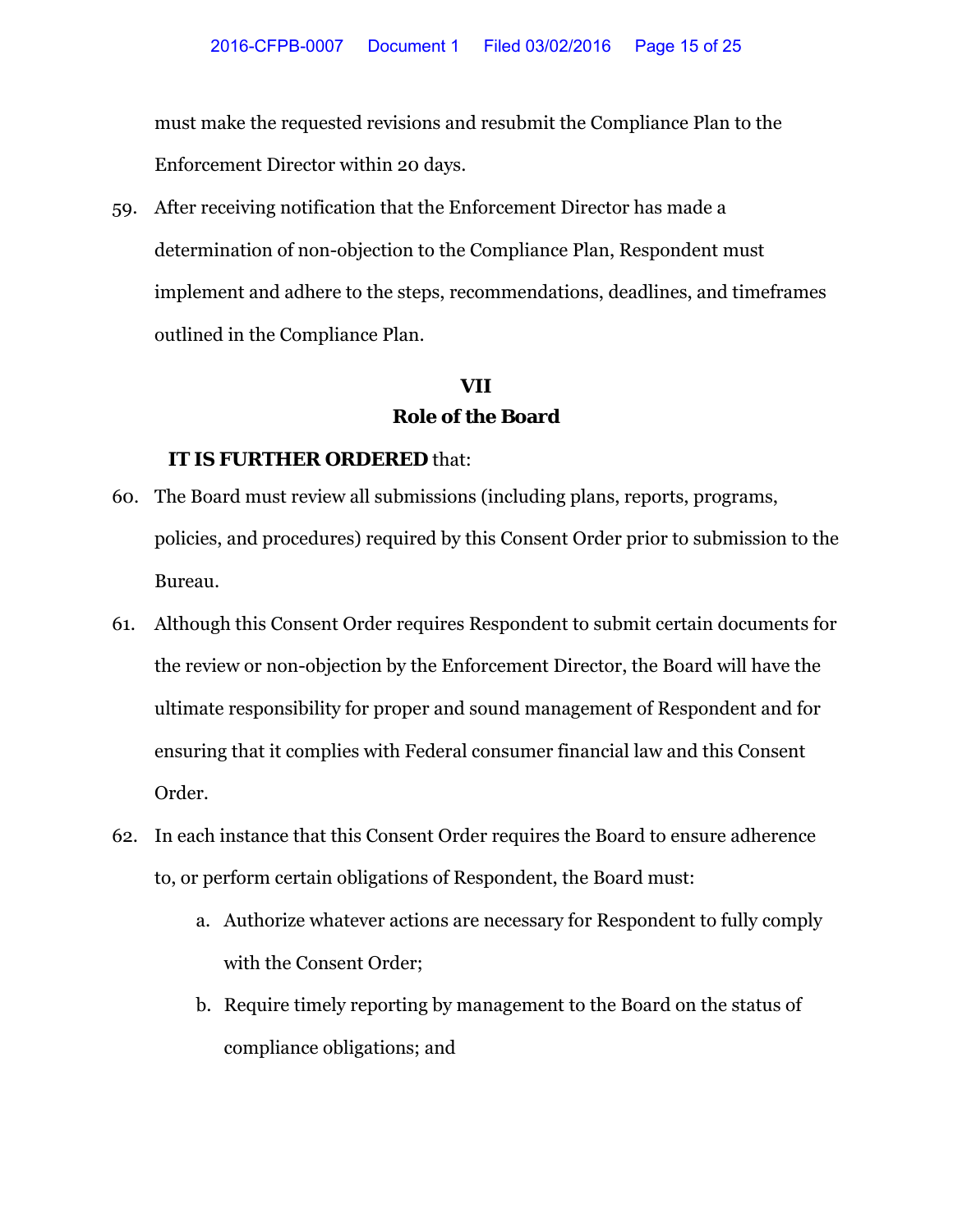c. Require timely and appropriate corrective action to remedy any material non-compliance with any failures to comply with Board directives related to this Section.

# **VIII Order to Pay Civil Money Penalties**

- 63. Under section 1055(c) of the CFPA, 12 U.S.C. § 5565(c), by reason of the violations of law described in Section IV of this Consent Order, and taking into account the factors in 12 U.S.C.  $\S$  5565(c)(3), Respondent must pay a civil money penalty of \$100,000 to the Bureau.
- 64. Within 10 days of the Effective Date, Respondent must pay the civil money penalty by wire transfer to the Bureau or to the Bureau's agent in compliance with the Bureau's wiring instructions.
- 65. The civil money penalty paid under this Consent Order will be deposited in the Civil Penalty Fund of the Bureau as required by section 1017(d) of the CFPA, 12 U.S.C. § 5497(d).
- 66. Respondent must treat the civil money penalty paid under this Consent Order as a penalty paid to the government for all purposes. Regardless of how the Bureau ultimately uses those funds, Respondent may not:
	- a. Claim, assert, or apply for a tax deduction, tax credit, or any other tax benefit for any civil money penalty paid under this Consent Order; or
	- b. Seek or accept, directly or indirectly, reimbursement or indemnification from any source, including but not limited to payment made under any insurance policy, with regard to any civil money penalty paid under this Consent Order.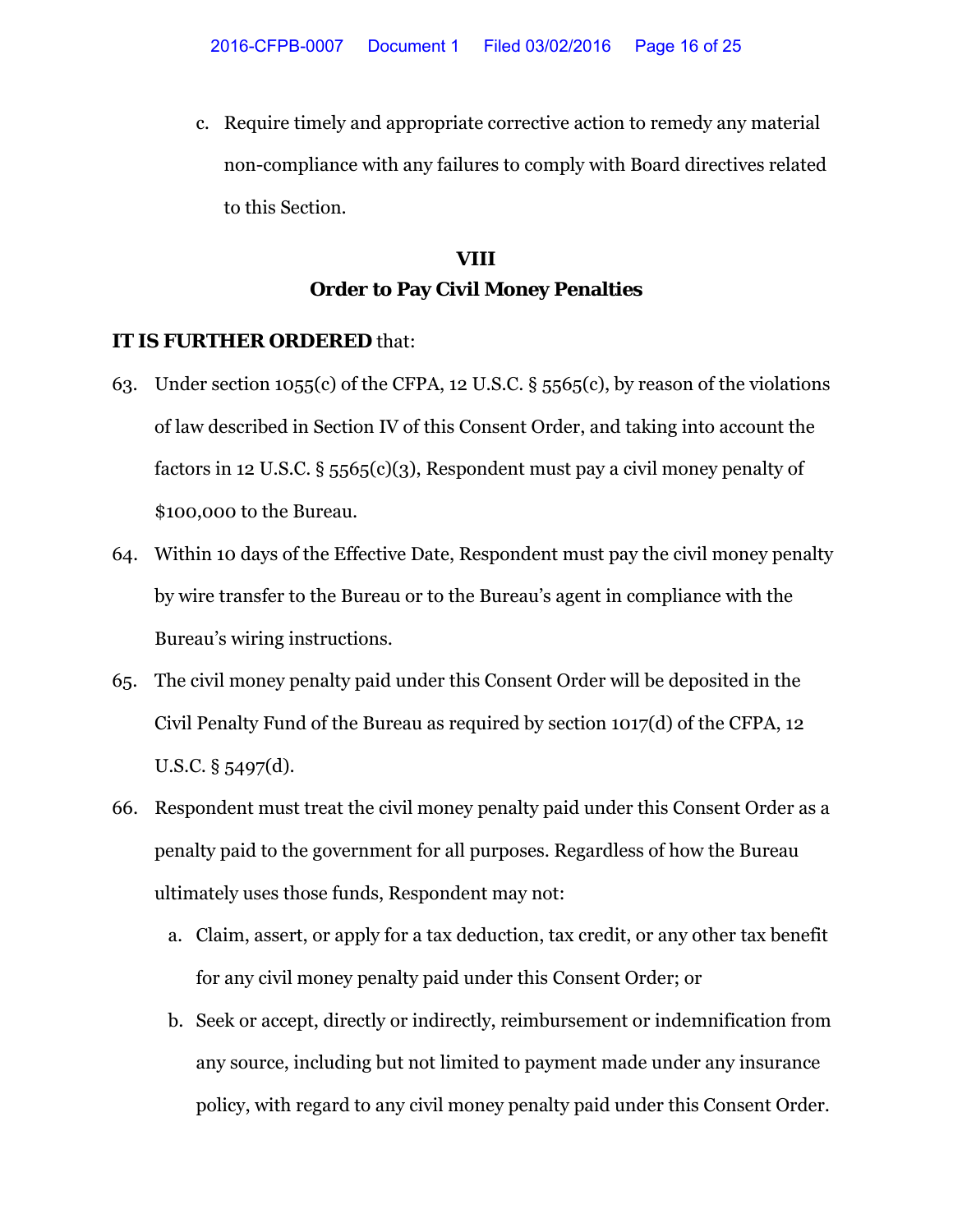## **IX Additional Monetary Provisions**

- 67. In the event of any default on Respondent's obligations to make payment under this Consent Order, interest, computed under 28 U.S.C. § 1961, as amended, will accrue on any outstanding amounts not paid from the date of default to the date of payment, and will immediately become due and payable.
- 68. Respondent must relinquish all dominion, control, and title to the funds paid to the fullest extent permitted by law and no part of the funds may be returned to Respondent.
- 69. Under 31 U.S.C. § 7701, Respondent, unless it already has done so, must furnish to the Bureau its taxpayer identifying numbers, which may be used for purposes of collecting and reporting on any delinquent amount arising out of this Consent Order.
- 70. Within 30 days of the entry of a final judgment, Consent Order, or settlement in a Related Consumer Action, Respondent must notify the Enforcement Director of the final judgment, Consent Order, or settlement in writing. That notification must indicate the amount of redress, if any, that Respondent paid or is required to pay to consumers and describe the consumers or classes of consumers to whom that redress has been or will be paid.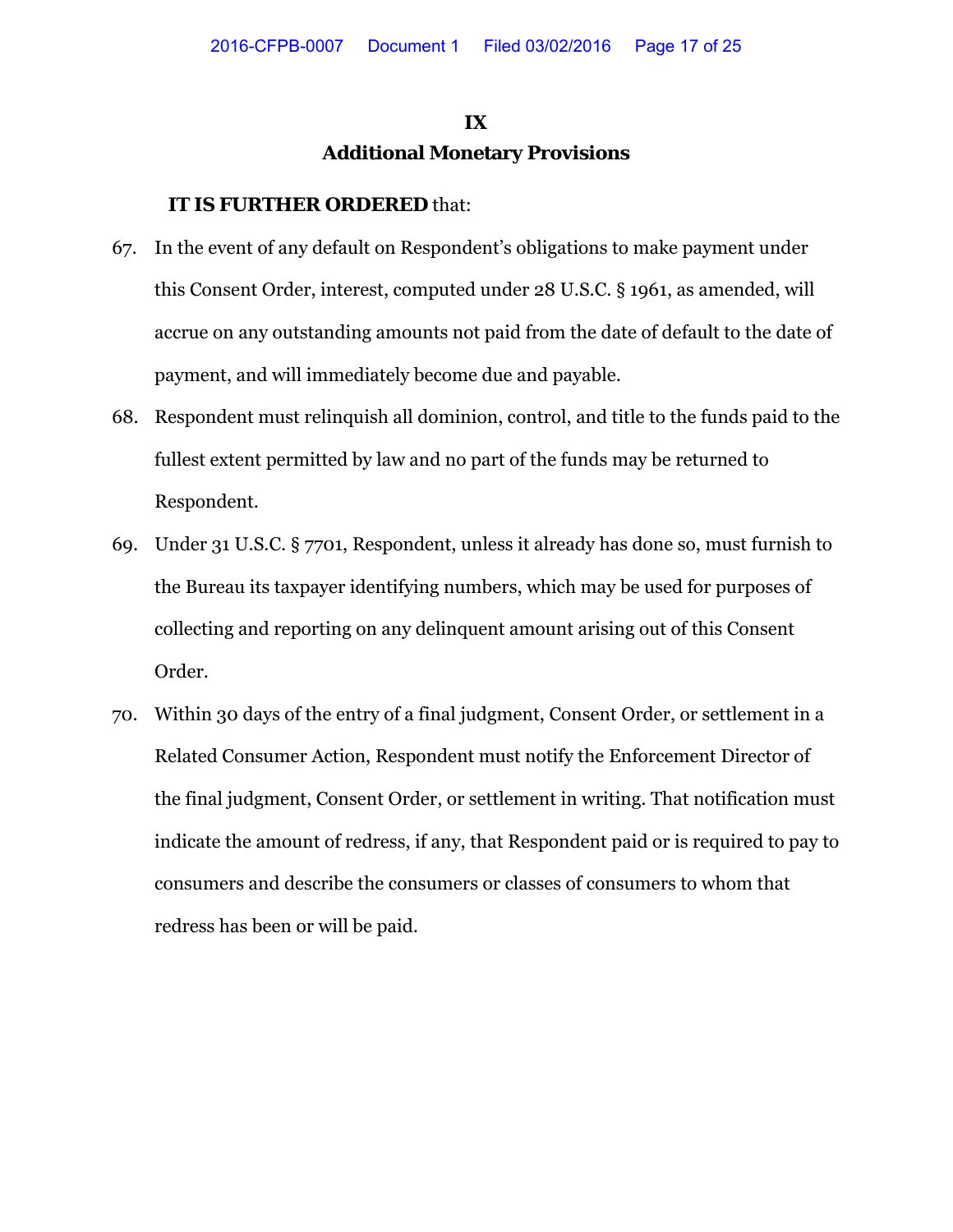## **X Reporting Requirements**

- 71. Respondent must notify the Bureau of any development that may affect compliance obligations arising under this Consent Order, including but not limited to, a dissolution, assignment, sale, merger, or other action that would result in the emergence of a successor company; the creation or dissolution of a subsidiary, parent, or affiliate that engages in any acts or practices subject to this Consent Order; the filing of any bankruptcy or insolvency proceeding by or against Respondent; or a change in Respondent's name or address. Respondent must provide this notice, if practicable, at least 30 days before the development, but in any case no later than 14 days after the development.
- 72. Respondent must report any change in the information required to be submitted under Paragraph 71 at least 30 days before the change or as soon as practicable after learning about the change, whichever is sooner.
- 73. Within 90 days of the Effective Date, and again one year after the Effective Date, Respondent must submit to the Enforcement Director an accurate written compliance progress report (Compliance Report) that has been approved by the Board, which, at a minimum:
	- a. Describes in detail the manner and form in which Respondent has complied with this Consent Order; and
	- b. Attaches a copy of each Order Acknowledgment obtained under Section XI, unless previously submitted to the Bureau.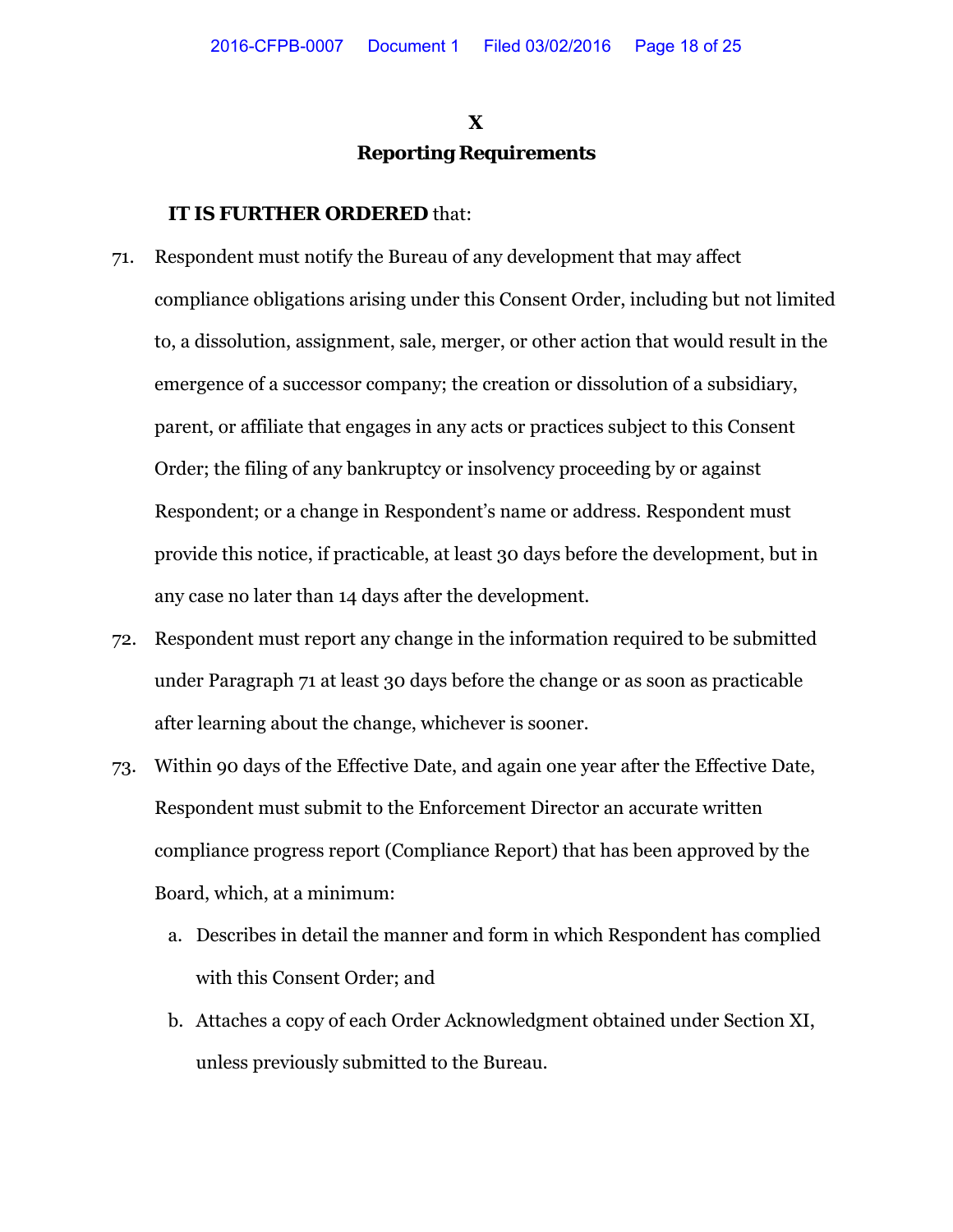## **XI Order Distribution and Acknowledgment**

#### **IT IS FURTHER ORDERED** that,

- 74. Within 30 days of the Effective Date, Respondent must deliver a copy of this Consent Order to each of its board members and executive officers, as well as to any managers, employees, service providers, or other agents and representatives who have responsibilities related to the subject matter of the Consent Order.
- 75. For 5 years from the Effective Date, Respondent must deliver a copy of this Consent Order to any business entity resulting from any change in structure referred to in Section X, any future board members and executive officers, as well as to any managers, employees, service providers, or other agents and representatives who will have responsibilities related to the subject matter of the Consent Order before they assume their responsibilities.
- 76. Respondent must secure a signed and dated statement acknowledging receipt of a copy of this Consent Order, ensuring that any electronic signatures comply with the requirements of the E-Sign Act, 15 U.S.C. § 7001 *et seq.*, within 30 days of delivery, from all persons receiving a copy of this Consent Order under this Section.

### **XII Recordkeeping**

- 77. Respondent must create, or if already created, must retain for at least 5 years from the Effective Date, the following business records:
	- a. All documents and records necessary to demonstrate full compliance with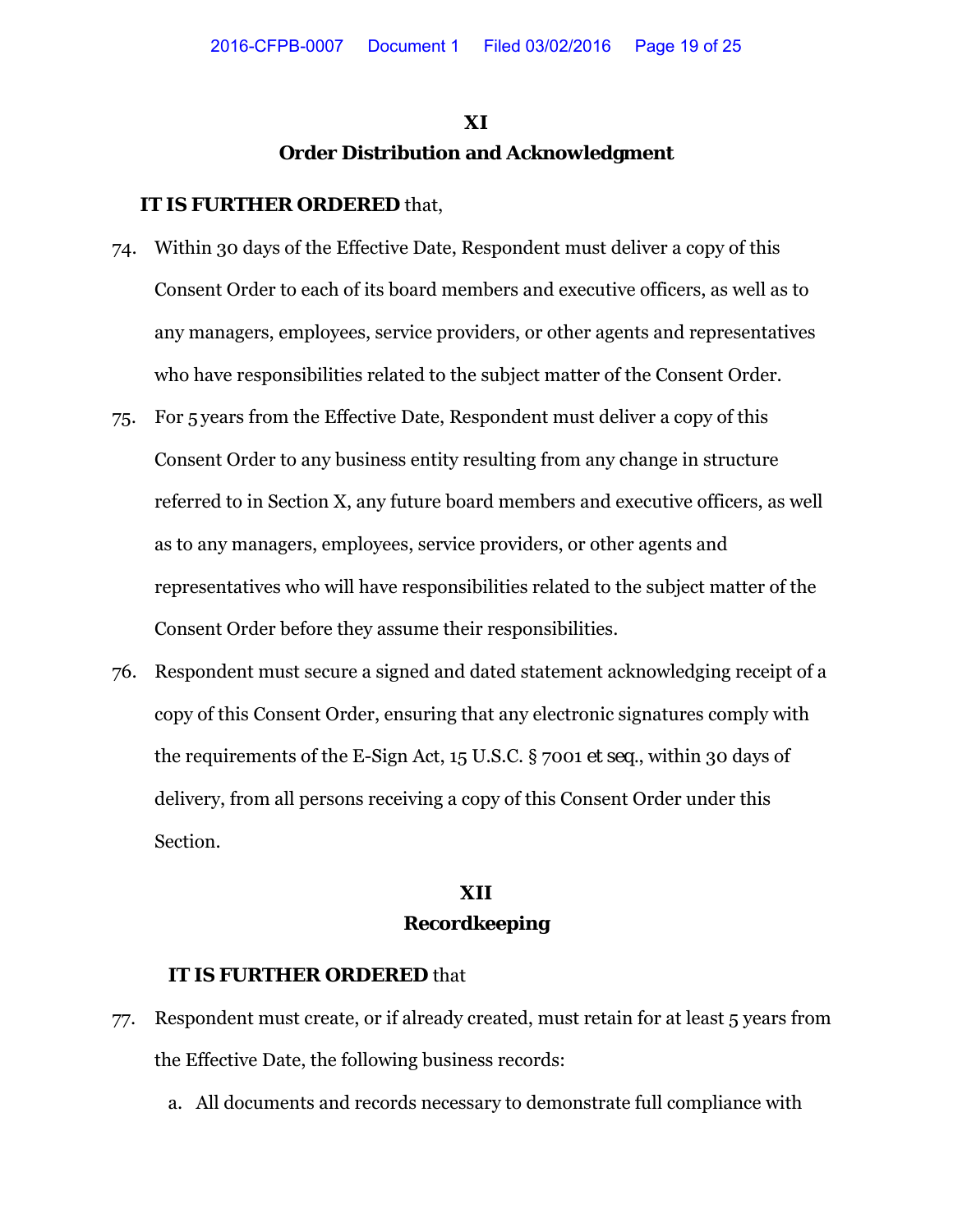each provision of this Consent Order, including all submissions to the Bureau.

- b. Copies of all policies and procedures, training materials, risk assessments, advertisements, and other marketing materials, related to data security or the protection of sensitive consumer information, including any such materials used by a third party on behalf of Respondent.
- c. All consumer complaints and refund requests (whether received directly or indirectly, such as through a third party) that relate to data security, and any responses to those complaints or requests.
- d. Records showing, for each employee with responsibilities related data security or information privacy, that person's: name; telephone number; email, physical, and postal address; job title or position; dates of service; and, if applicable, the reason for termination.
- e. Records showing, for each service provider providing services related to data security or information privacy, the name of a point of contact, and that person's telephone number; email, physical, and postal address; job title or position; dates of service; and, if applicable, the reason for termination.
- 78. Respondent must retain the documents identified in Paragraph 77 for at least five years.
- 79. Respondent must make the documents identified in Paragraph 77 available to the Bureau upon the Bureau's request.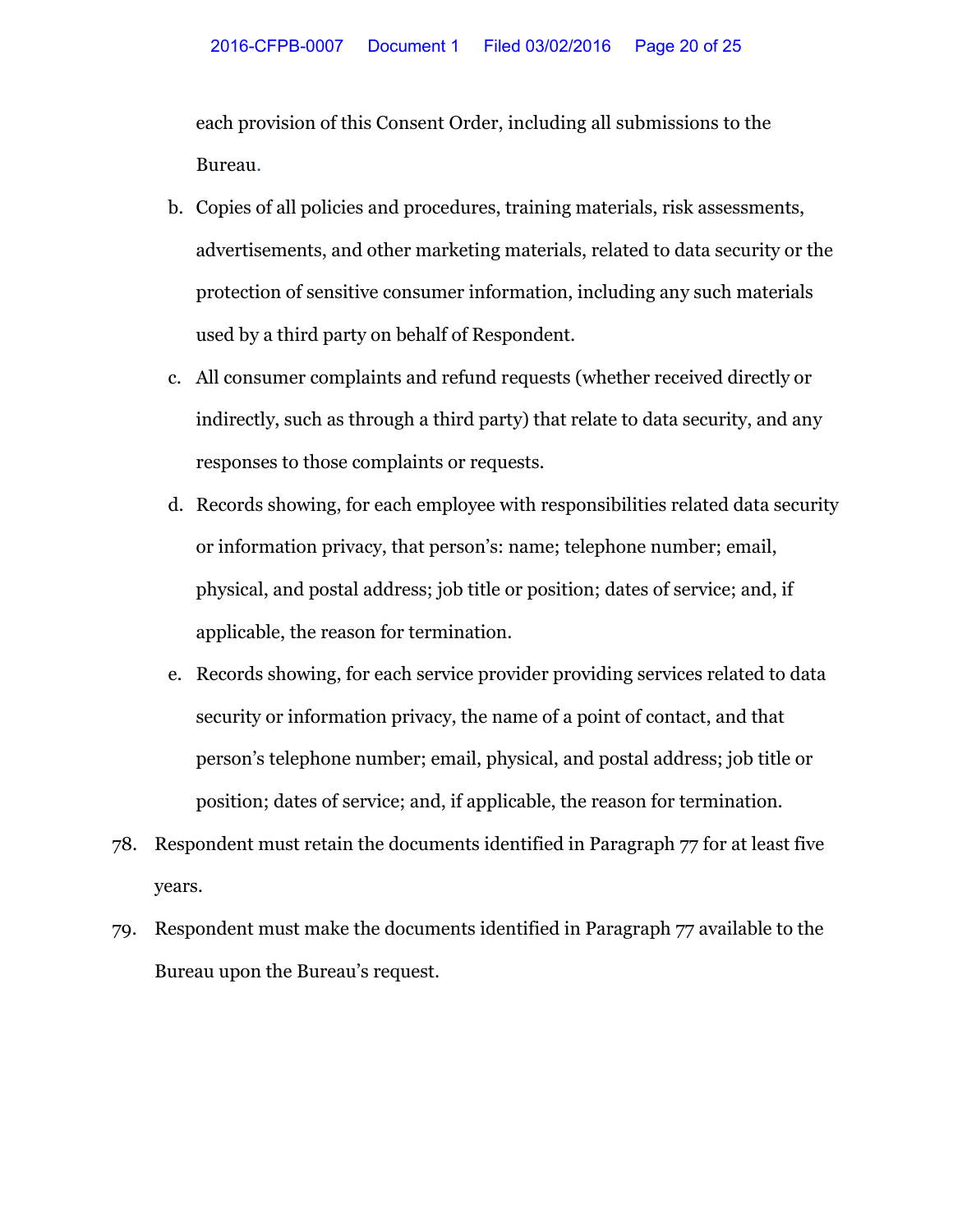## **XIII**

#### **Notices**

### **IT IS FURTHER ORDERED** that:

80. Unless otherwise directed in writing by the Bureau, Respondent must provide all

submissions, requests, communications, or other documents relating to this

Consent Order in writing, with the subject line, "*In re Dwolla, Inc.*, File No. 2016-

 $CFPB-SSS+,''$  and send them either:

a. By overnight courier (not the U.S. Postal Service), as follows:

Assistant Director for Enforcement Consumer Financial Protection Bureau ATTENTION: Office of Enforcement 1625 EYE Street, N.W. Washington D.C. 20006; or

b. By first-class mail to the below address and contemporaneously by email to

[Enforcement\\_Compliance@cfpb.gov:](mailto:Enforcement_Compliance@cfpb.gov)

Assistant Director for Enforcement Consumer Financial Protection Bureau ATTENTION: Office of Enforcement 1700 G Street, N.W. Washington D.C. 20552

#### **XIV**

#### **Compliance Monitoring**

**IT IS FURTHER ORDERED** that, to monitor Respondent's compliance with

this Consent Order:

81. Within 30 days of receipt of a written request from the Bureau, Respondent must submit additional Compliance Reports or other requested information, which must be made under penalty of perjury; provide sworn testimony; or produce documents.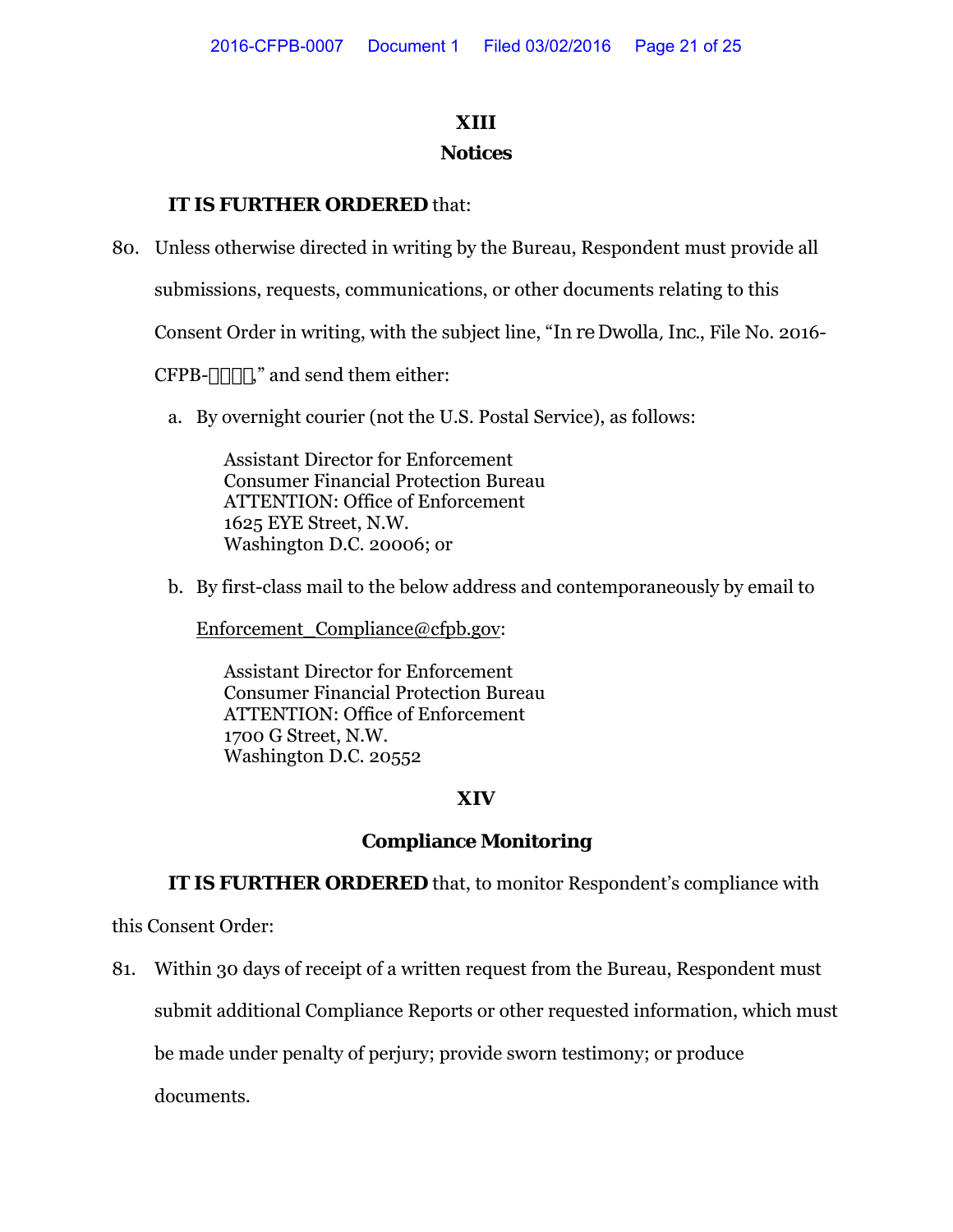- 82. Respondent must permit Bureau representatives to interview any employee or other person affiliated with Respondent who has agreed to such an interview. The person interviewed may have counsel present.
- 83. Nothing in this Consent Order will limit the Bureau's lawful use of civil investigative demands under 12 C.F.R. § 1080.6 or other compulsory process.
- 84. For the duration of the Consent Order in whole or in part, Respondent agrees to be subject to the Bureau's supervisory authority under 12 U.S.C. § 5514. Consistent with 12 C.F.R. § 1091.111, Respondent may not petition for termination of supervision under 12 C.F.R. § 1091.113.

# **XV Modifications to Non-Material Requirements**

- 85. Respondent may seek a modification to non-material requirements of this Consent Order (*e.g*., reasonable extensions of time and changes to reporting requirements) by submitting a written request to the Enforcement Director.
- 86. The Enforcement Director may, in his/her discretion, modify any non-material requirements of this Consent Order (*e.g*., reasonable extensions of time and changes to reporting requirements) if he/she determines good cause justifies the modification. Any such modification by the Enforcement Director must be in writing.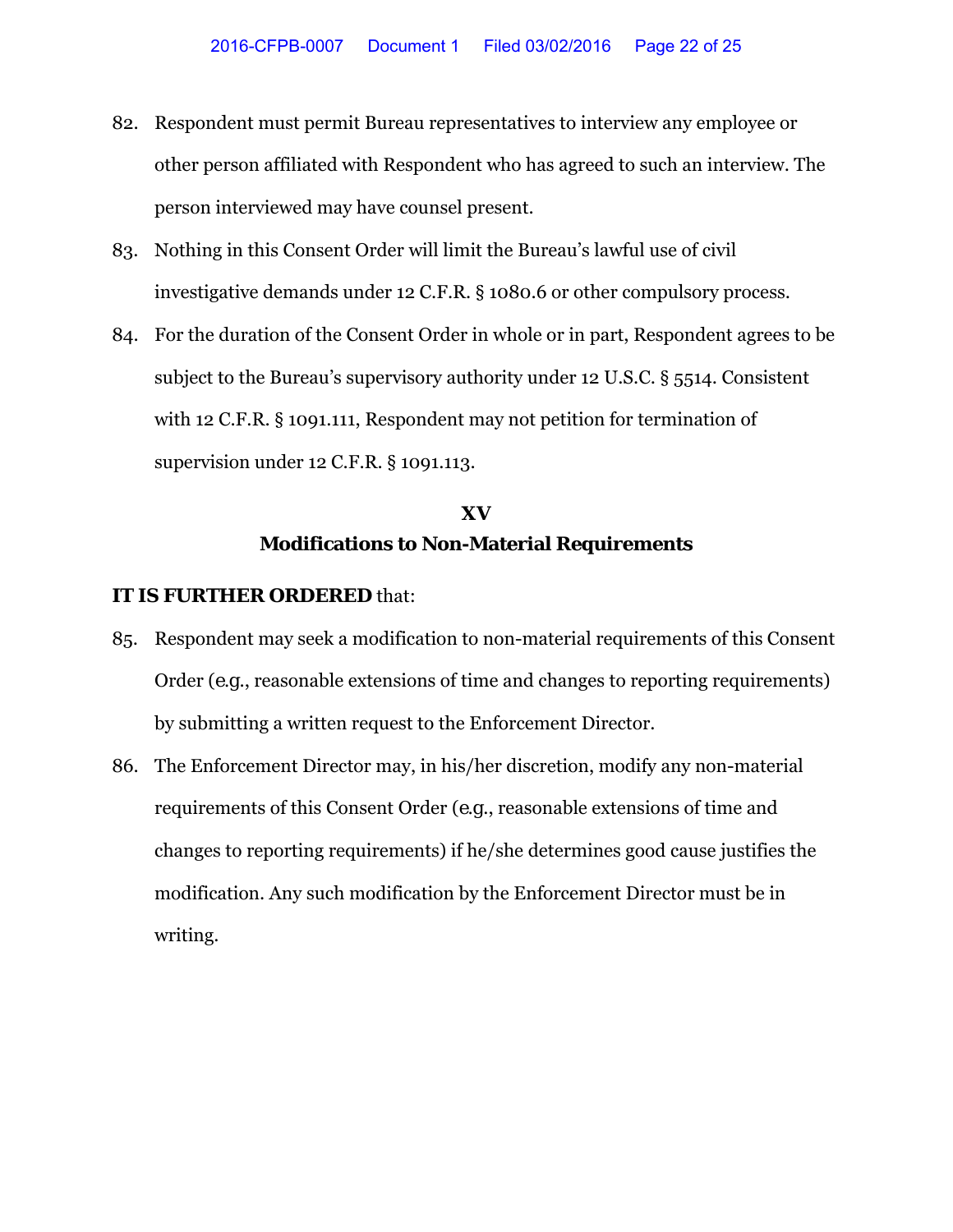### **XVI Administrative Provisions**

- 87. The provisions of this Consent Order do not bar, estop, or otherwise prevent the Bureau, or any other governmental agency, from taking any other action against Respondent, except as described in Paragraph 88.
- 88. The Bureau releases and discharges Respondent from all potential liability for law violations that the Bureau has or might have asserted based on the practices described in Section IV of this Consent Order, to the extent such practices occurred before the Effective Date and the Bureau knows about them as of the Effective Date. The Bureau may use the practices described in this Consent Order in future enforcement actions against Respondent or its affiliates, including, without limitation, to establish a pattern or practice of violations or the continuation of a pattern or practice of violations or to calculate the amount of any penalty. This release does not preclude or affect any right of the Bureau to determine and ensure compliance with the Consent Order, or to seek penalties for any violations of the Consent Order.
- 89. This Consent Order is intended to be, and will be construed as, a final Consent Order issued under section 1053 of the CFPA, 12 U.S.C. § 5563, and expressly does not form, and may not be construed to form, a contract binding the Bureau or the United States.
- 90. This Consent Order will terminate 5 years from the Effective Date or 5 years from the most recent date that the Bureau initiates an action alleging any violation of the Consent Order by Respondent. If such action is dismissed or the relevant adjudicative body rules that Respondent did not violate any provision of the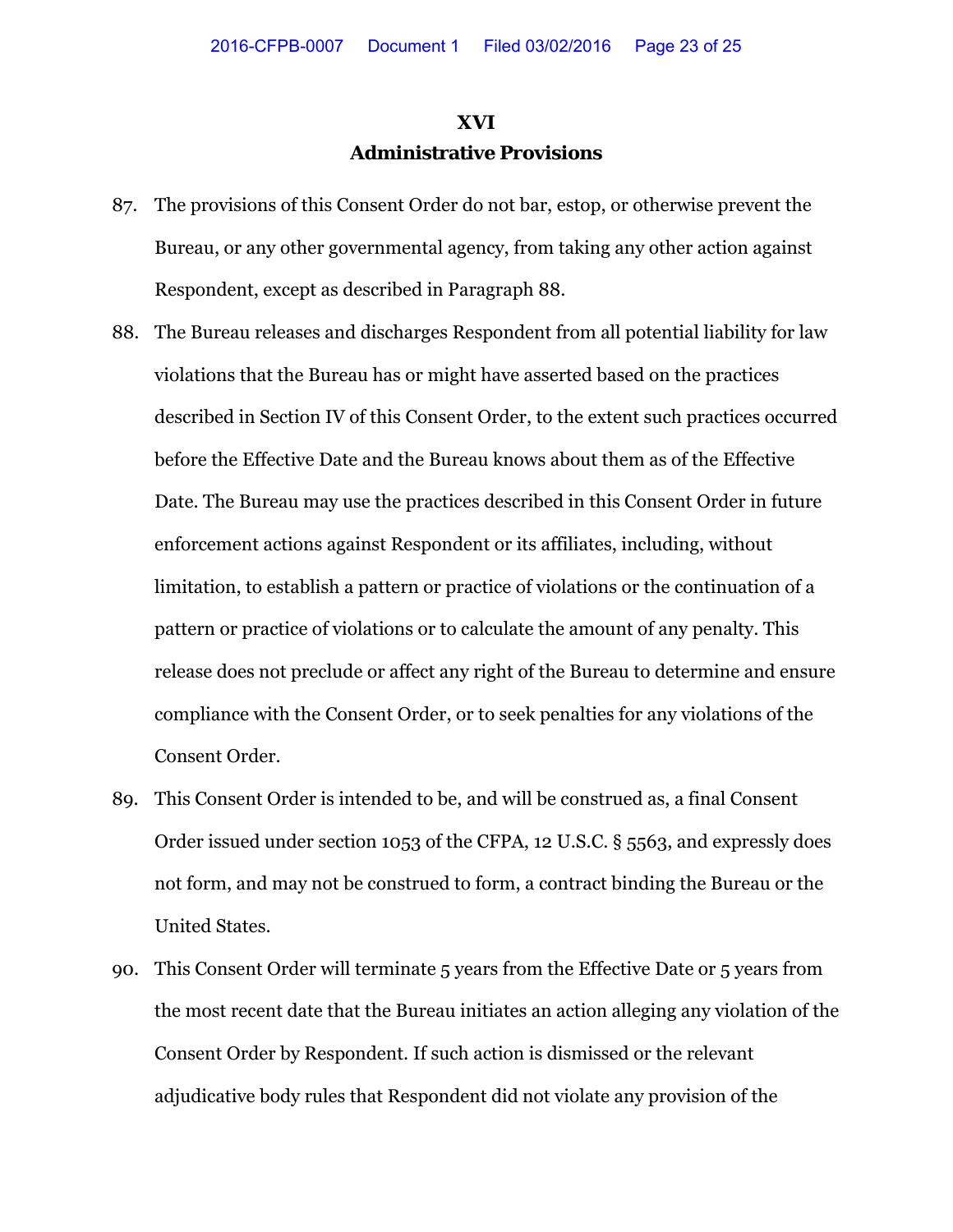Consent Order, and the dismissal or ruling is either not appealed or upheld on appeal, then the Consent Order will terminate as though the action had never been filed. The Consent Order will remain effective and enforceable, except to the extent that, and until such time as, any provisions of this Consent Order has been amended, suspended, waived, or terminated in writing by the Bureau or its designated agent.

- 91. Calculation of time limitations will run from the Effective Date and be based on calendar days, unless otherwise noted.
- 92. Should Respondent seek to transfer or assign all or part of its operations that are subject to this Consent Order, Respondent must, as a condition of sale, obtain the written agreement of the transferee or assignee to comply with all applicable provisions of this Consent Order.
- 93. The provisions of this Consent Order will be enforceable by the Bureau. For any violation of this Consent Order, the Bureau may impose the maximum amount of civil money penalties allowed under section 1055(c) of the CFPA, 12 U.S.C. § 5565(c). In connection with any attempt by the Bureau to enforce this Consent Order in federal district court, the Bureau may serve Respondent wherever Respondent may be found and Respondent may not contest that court's personal jurisdiction over Respondent.
- 94. This Consent Order and the accompanying Stipulation contain the complete agreement between the parties. The parties have made no promises, representations, or warranties other than what is contained in this Consent Order and the accompanying Stipulation. This Consent Order and the accompanying